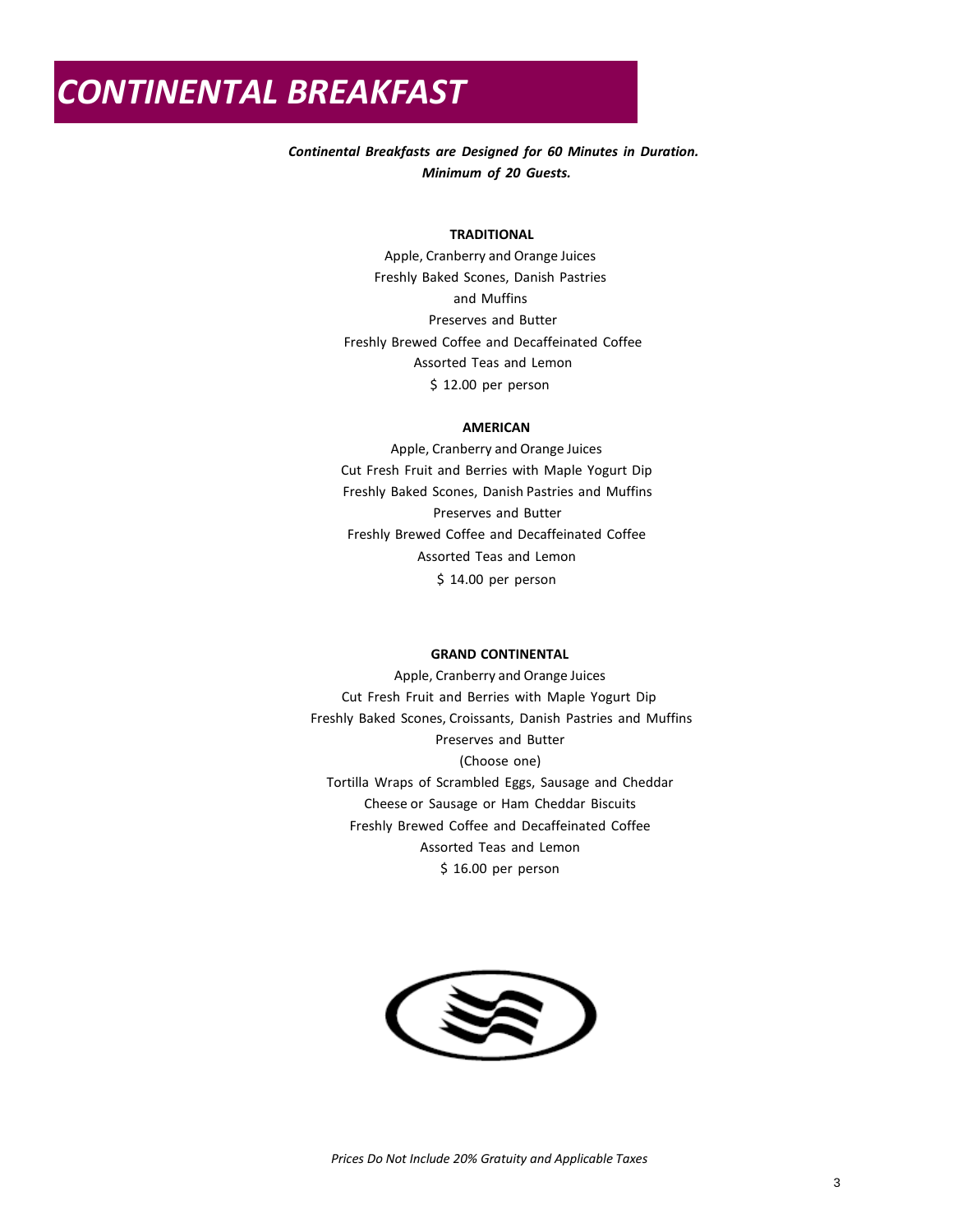# *BREAKS*

*Breaks are Designed for 30 Minutes in Duration. Minimum of 20 Guests.*

### **S O U T HWE S T E R N S N A C K - \$1.00 per ð per son**

Warm Green Chile Queso with Tortilla Chips, Jalapeños, Sour Cream, Guacamole and Salsa Vegetable Crudités with Ranch Dip Cinnamon Sugar Churros Lemonade and Iced Tea with Lemon

#### **FRENCH COUNTRYSIDE - \$ô00 per person**

Whole Raspberry Jam Baked Brie Presented with Gourmet Crackers and Sliced Baguettes Sparkling White Grape Juice, Freshly Brewed Coffee and Decaffeinated Coffee Assorted Teas and Lemon

### **HEALTHY ALTERNATIVE - \$1800 per person**

Assorted Yogurts Diced Fresh Fruits and Berries with Low Fat Maple Yogurt Dip Fresh Vegetable Crudités with Sun-Dried Tomato Hummus Nutri-Grain and Granola Bars, Tropical Dried Fruit and Nut Mix Carafes of Orange Juice and Apple Juice Strawberry Smoothies

### **THE SWEET SHOP - \$1.00 ñ per person**

Otis Spunkmeyer Cookies, Variety of Dessert Bars, Assorted Candy Bars, M&M's, Fresh Strawberries with Warm Chocolate Fondue Ice Cold Milk Freshly Brewed Coffee and Decaffeinated Coffee Assorted Teas and Lemon

### **BUILD YOUR OWN FLOAT - \$1.00 per person**

Hand Dipped Vanilla Bean and Chocolate Ice Cream Raspberry, Caramel and Chocolate Sauces Ice Cold Root Beer and Coca-Cola Whipped Cream, Nuts, Assorted Candy Toppings, Cherries Freshly Brewed Coffee and Decaffeinated Coffee Assorted Teas and Lemon

### **KNOX COUNTY FAIR - \$1.00 ð per person**

Jumbo Soft Pretzels with Mustard, BBQ Sausage Bites Freshly Popped Popcorn Powder Sugar Dusted Funnel Cake "Fries" Ice Cold Sodas and Bottled Water Iced Tea with Lemon and Pink Lemonade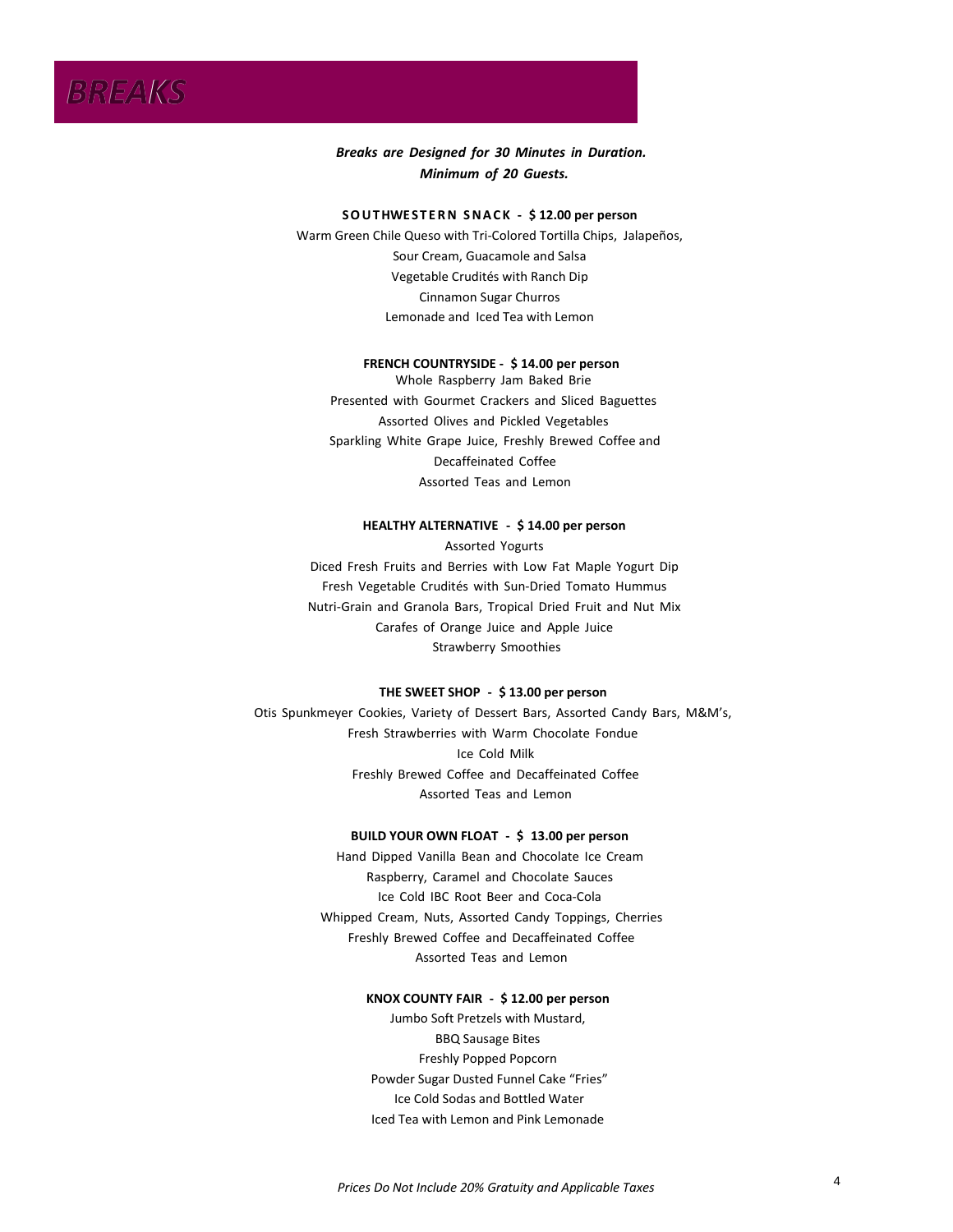# *A LA CART BREAK SELECTIONS*

### **FOOD ITEMS**

| Danish, Assorted Freshly Baked            | 34.00/dozen    |
|-------------------------------------------|----------------|
| Muffins, Assorted                         | 34.00/dozen    |
| <b>Bagels with Cream Cheese</b>           | 34.00/dozen    |
| Bagels, Smoked Salmon and Cream Cheese    | 42.00/dozen    |
| <b>Sticky Cinnamon Rolls</b>              | 34.00/dozen    |
| Ham or Sausage Cheddar Biscuits           | 39.00/dozen    |
| Sausage Gravy and Biscuits                | 3.50/person    |
| Tortilla Wraps with Scrambled Eggs,       |                |
| Sausage and Cheddar Cheese                | 45.00/dozen    |
| Grits                                     | 2.00/person    |
| Yogurts, Assorted                         | $2.50$ each    |
| Boxed Cereals and 2% Milk                 | 3.00 each      |
| Whole Fruit, Assorted Seasonal            | $2.00$ each    |
| <b>Cut Fresh Fruit and Berries</b>        |                |
| with Maple Yogurt Dip                     | 4.25/person    |
| Granola Bars, Assorted                    | $2.25$ each    |
| Otis Spunkmeyer Jumbo Cookies             | 33.00/dozen    |
| Double Fudge Brownies                     | 34.00/dozen    |
| <b>Dessert Bar Assortment</b>             | 36.00/dozen    |
| Potato Chips                              | 14.00/pound    |
| French Onion or Ranch Dip                 | $21.00$ /quart |
| Dry Roasted Peanuts                       | 16.00/pound    |
| <b>Mixed Nuts</b>                         | 26.00/pound    |
| <b>Tri-Colored Tortilla Chips</b>         | 16.00/pound    |
| Candy Bars to include: Snickers, Kit Kat, |                |
| Hershey Bars and Plain M&M's              | 2.50 each      |
| <b>Chocolate Dipped Strawberries</b>      | 30.00/dozen    |

### **BEVERAGES**

| Fruit Juices (Apple, Orange, Grapefruit and V-8) | 22.00/liter  |
|--------------------------------------------------|--------------|
| Lemonade                                         | 32.00/gallon |
| Strawberry Lemonade                              | 34.00/gallon |
| Milk (Skim, 2% or Whole)                         | 3.00/carton  |
| Fruit Punch                                      | 32.00/gallon |
| Smoothies (Peach or Strawberry)                  | 22.00/liter  |
| Soft Drinks, Assorted and Bottled                | 2.75 each    |
| Water Sparkling White Grape Juice                | 18.00/bottle |
| Coffee or Decaffeinated Coffee                   | 48.00/gallon |
| Hot Teas, Assorted or Iced Tea                   | 38.00/gallon |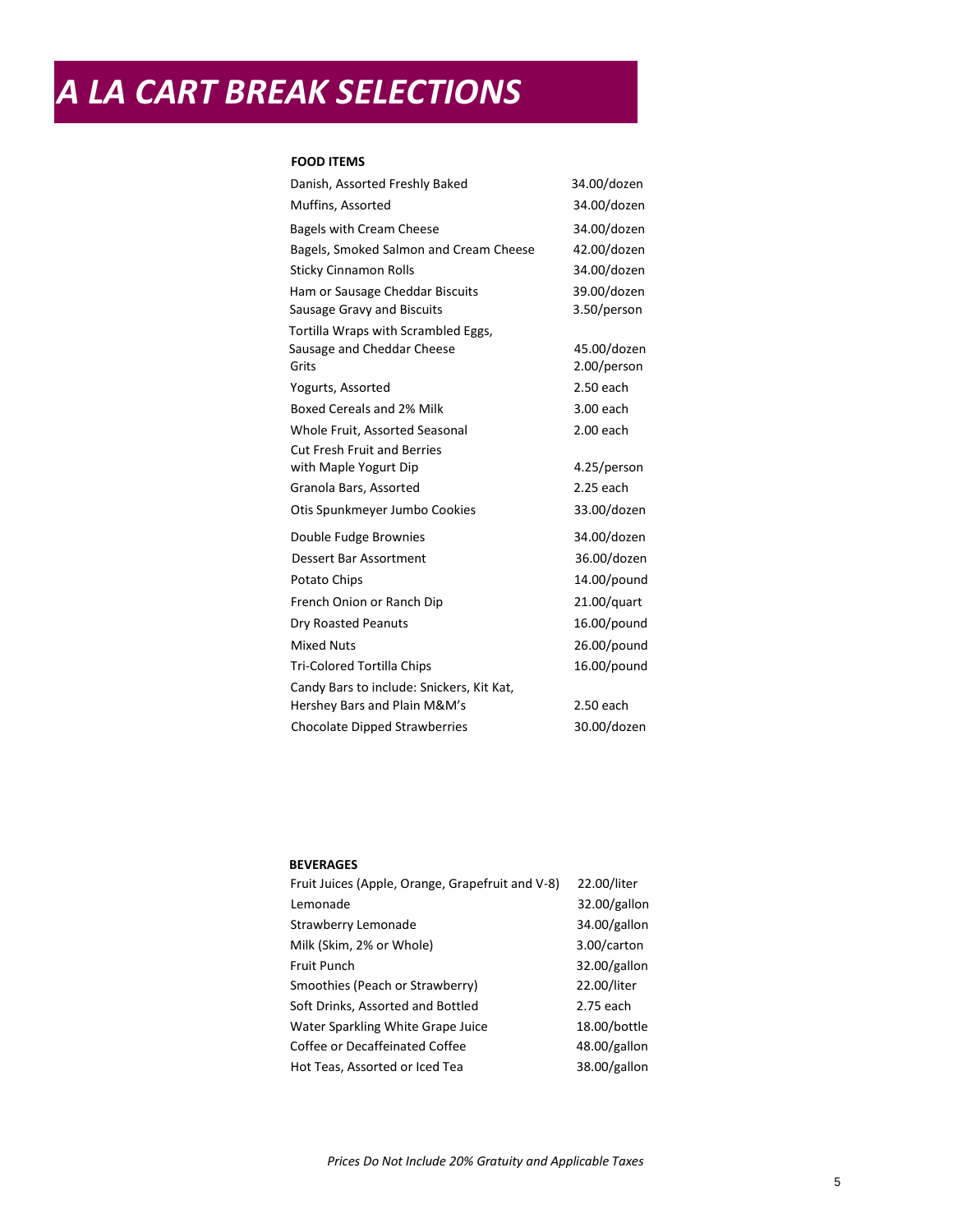*All Entrees accompanied by Orange Juice, A Basket of Muffins and Danish Pastries, Butter, and Fruit Preserves Regular and Decaffeinated Coffee and Assorted Teas with Lemon.*

### **SIMPLE COMFORT**

Scrambled Eggs Applewood Smoked Bacon and Sausage Country Style Breakfast Potatoes \$17.50 per person

### **SOUTHERN LIVING**

Scrambled Eggs Applewood Smoked Bacon Strips Biscuit with Sausage Gravy and Cheddar Grits \$18.00 per person

### **CITY LIFE**

Petite Grilled Filet Mignon with Sautéed Mushrooms Scrambled Eggs with Chives Country Style Breakfast Potatoes Parmesan Roasted Tomato \$25.50 per person

### **BOURBON STREET FRENCH TOAST**

Topped with Bananas Foster served with Applewood Smoked Bacon \$17.50 per person

### **TENNESSEE BENEDICT**

Fluffy Biscuit topped with Country Sausage Patties, Scrambled Eggs and Sawmill Gravy Served with Skillet Potatoes and Baked Granola Crunch Apples \$18.00 per person

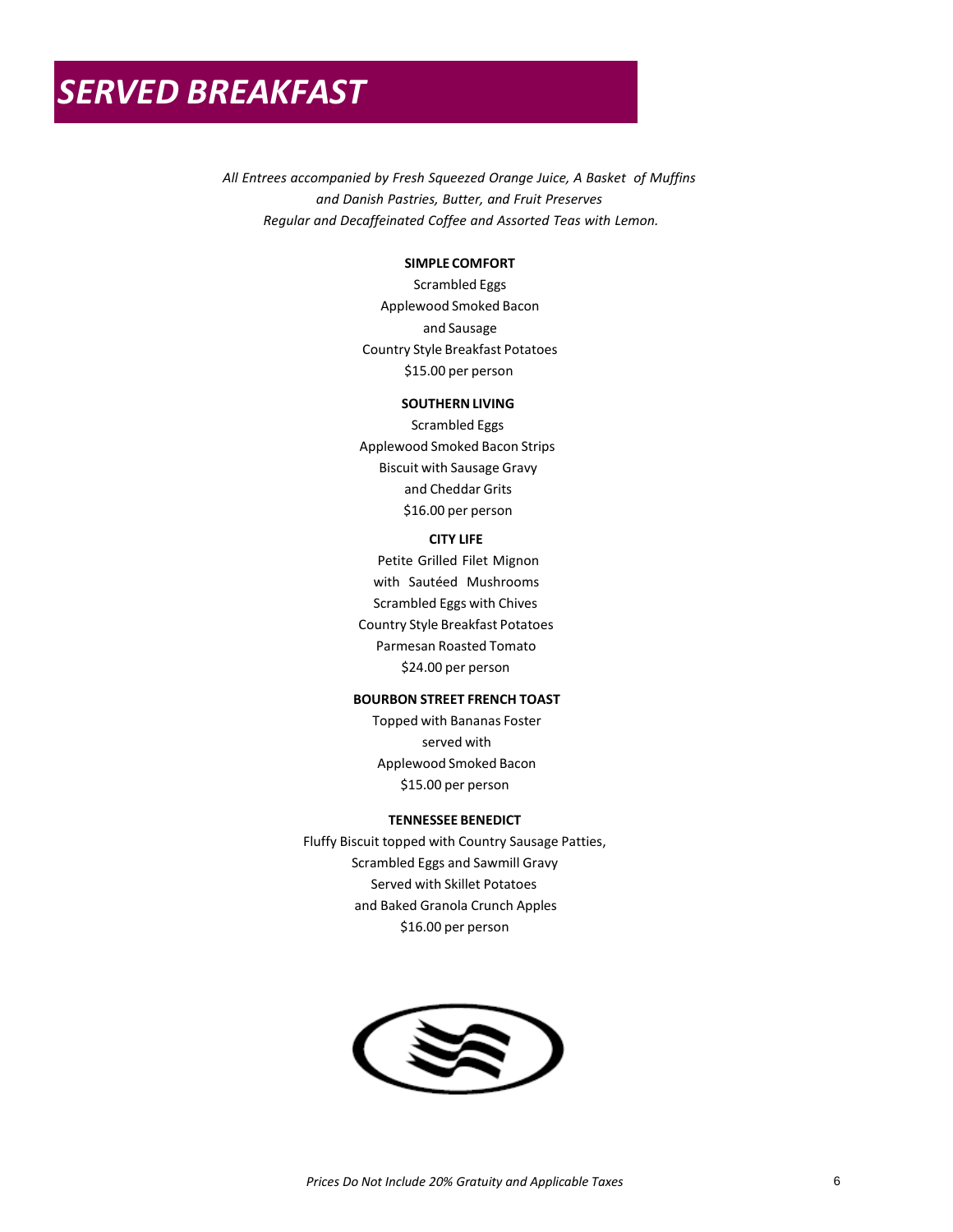### *BREAKFAST BUFFETS*

*All Buffets include Freshly Brewed Coffee and Decaffeinated Coffee, Assorted Teas and Lemon.*

### **THE ALL AMERICAN**

Apple, Orange & Cranberry Juice Fresh Cut Fruit and Seasonal Berries Display Freshly Baked Scones, Danish Pastries and Muffins, Preserves, and Butter Scrambled Eggs, Applewood Smoked Bacon, Sausage Patties and Country Style Breakfast Potatoes \$18.50 per person (minimum 30 guests)

### **THE SUMMIT BUFFET**

Apple, Orange & Cranberry Juice Fresh Cut Fruit and Seasonal Berries Display Assorted Yogurts, Assorted Cereals and Milk, Freshly Baked Scones, Danish Pastries and Muffins, Preserves and Butter Sticky Cinnamon Rolls French Toast with Warm Syrup Cheddar Grits, Scrambled Eggs Applewood Smoked Bacon and Sausage Patties Country Style Breakfast Potatoes Southern Biscuits with Sawmill Gravy \$20.50 per person (minimum 30 guests)

### **BREAKFAST BUFFET ENHANCEMENTS**

Chef Prepared Omelets add 8.00 per person with 45.00 Chef's fee per 50 guests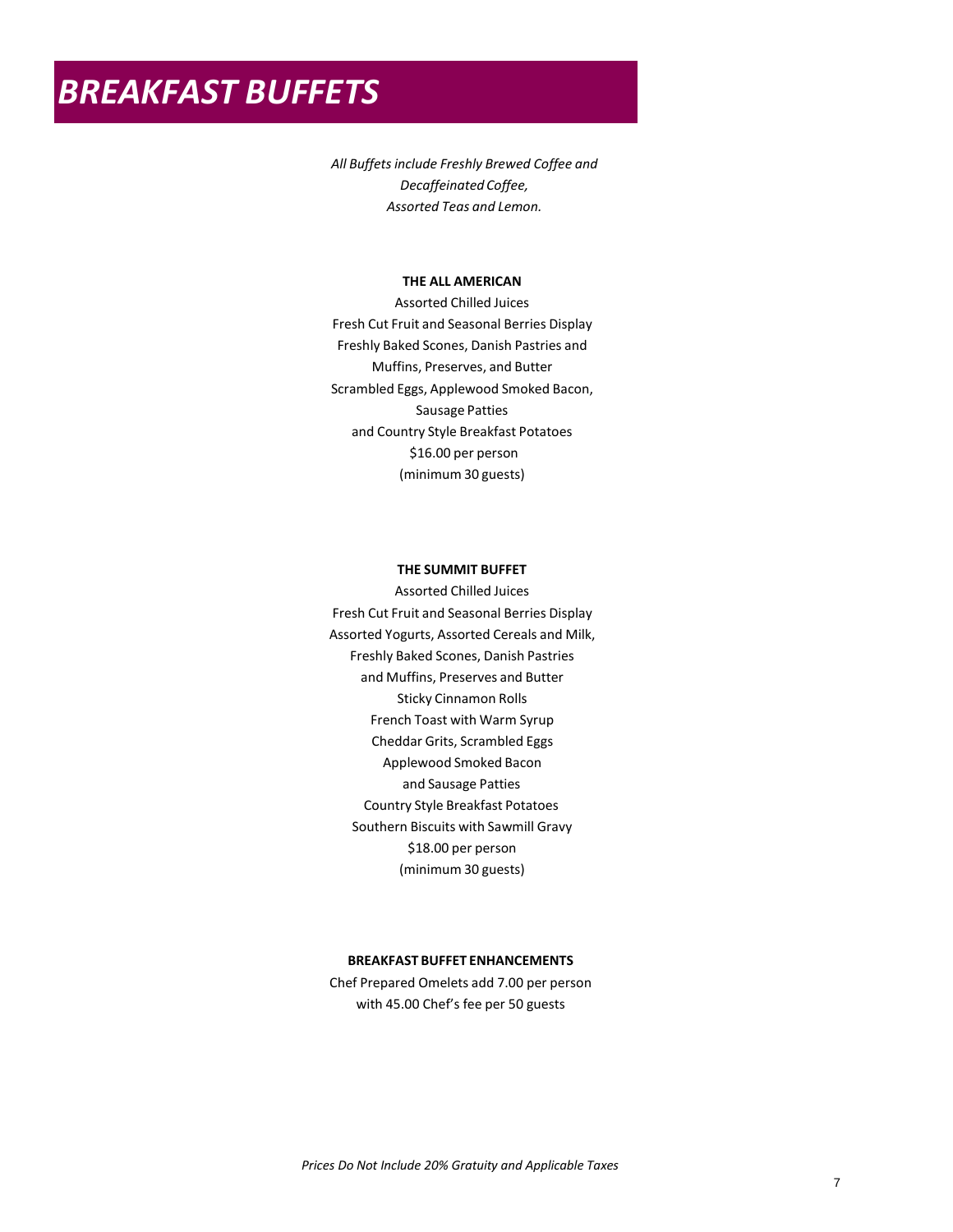

*Brunch Includes Freshly Brewed Coffee and Decaffeinated Coffee Iced Tea with Lemon*

### **BRUNCH**

Apple, Cranberry and Orange Juices Fresh Cut Fruit and Seasonal Berries with Maple Yogurt Dip Waldorf Salad Flavored Bagels, Freshly Baked Scones, Danish Pastries and Muffins Preserves, Assorted Flavored Cream Cheeses and Butter Smoked Salmon Platter Scrambled Eggs Spinach and Mushroom Quiche with Scallion Cream Sauce Applewood Smoked Bacon and Sausage Patties Tuscan Chicken Breast with Tomato Basil Coulis Seasonal Fresh Vegetable Medley Country Style Potatoes \$27.50 per person (Minimum 50 guests)

### **BRUNCH ENHANCEMENTS**

Chef Prepared Omelets to order add 8.00 per person\* Champagne add 6.50 per person Mimosas add 6.50 per person Carved Baked Ham add 7.00 per person\* Roast Prime Rib of Beef, Au Jus add 14.00 per person\* Poached and Smoked Salmon Display add 9.50 per person Peel and Eat Shrimp with Cocktail Sauce add 11.00 per person

\*45.00 Chef's Fee per 50 guests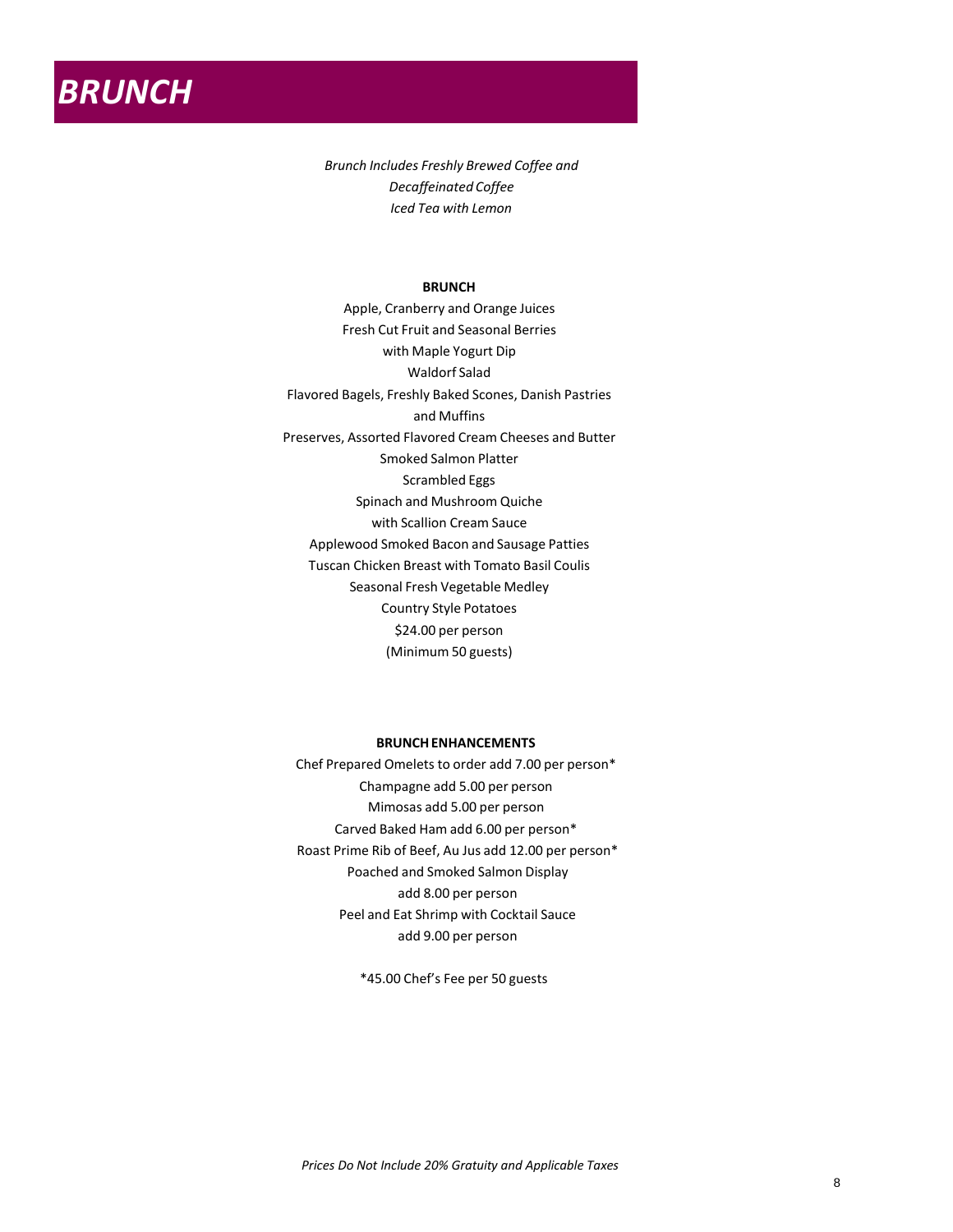# *SERVED LUNCHES*

*All Entrees include your choice of Salad, Chef's Selection of Appropriate Fresh Vegetable and Starch (unless specified), Rolls and Butter, Dessert and Freshly Brewed Coffee, Decaffeinated Coffee, Iced Tea with Lemon*

### **SALAD SELECTIONS**

Garden Salad with Select Greens, English Cucumbers and Grape Tomatoes, Choice of two Dressings

Classic Caesar Salad Tossed with Tender Romaine Hearts, Herb Croutons and Parmesan

Spinach Salad with Pickled Red Onion, Toasted Almonds, Crisp Smoked Bacon, Dried Cranberries and Raspberry Vinaigrette

Wilted Kale with Butternut Squash, Pickled Red Beets and Toasted Pumpkin Seeds and Olive Oil Vinaigrette

### **PAN SEARED TUSCAN CHICKEN BREAST**

With Pomodoro Sauce, Reggiano Parmesan \$21.50 per person

### **GRILLED CHICKEN BREAST ALFREDO**

Served with Herbed Angel Hair Pasta \$21.50 per person

### **ROASTED PORK LOIN DIJONNAISE**

Dijon and Thyme Roasted Pork Loin with Apple Demi Glace \$24.00 per person

### **CHICKEN AND MUSHROOM STRUDEL**

Tender Chicken Breast, Feta Cheese, Wild Mushrooms, Cous Cous and Spinach Wrapped in Flaky Phyllo, Presented with Roasted Pepper and Tomato Coulis \$24.50 per person

### **TENNESSEE GRILLED SALMON**

Jack Daniels, Brown Sugar and Honey Glaze \$24.50 per person

*(continued on next page)*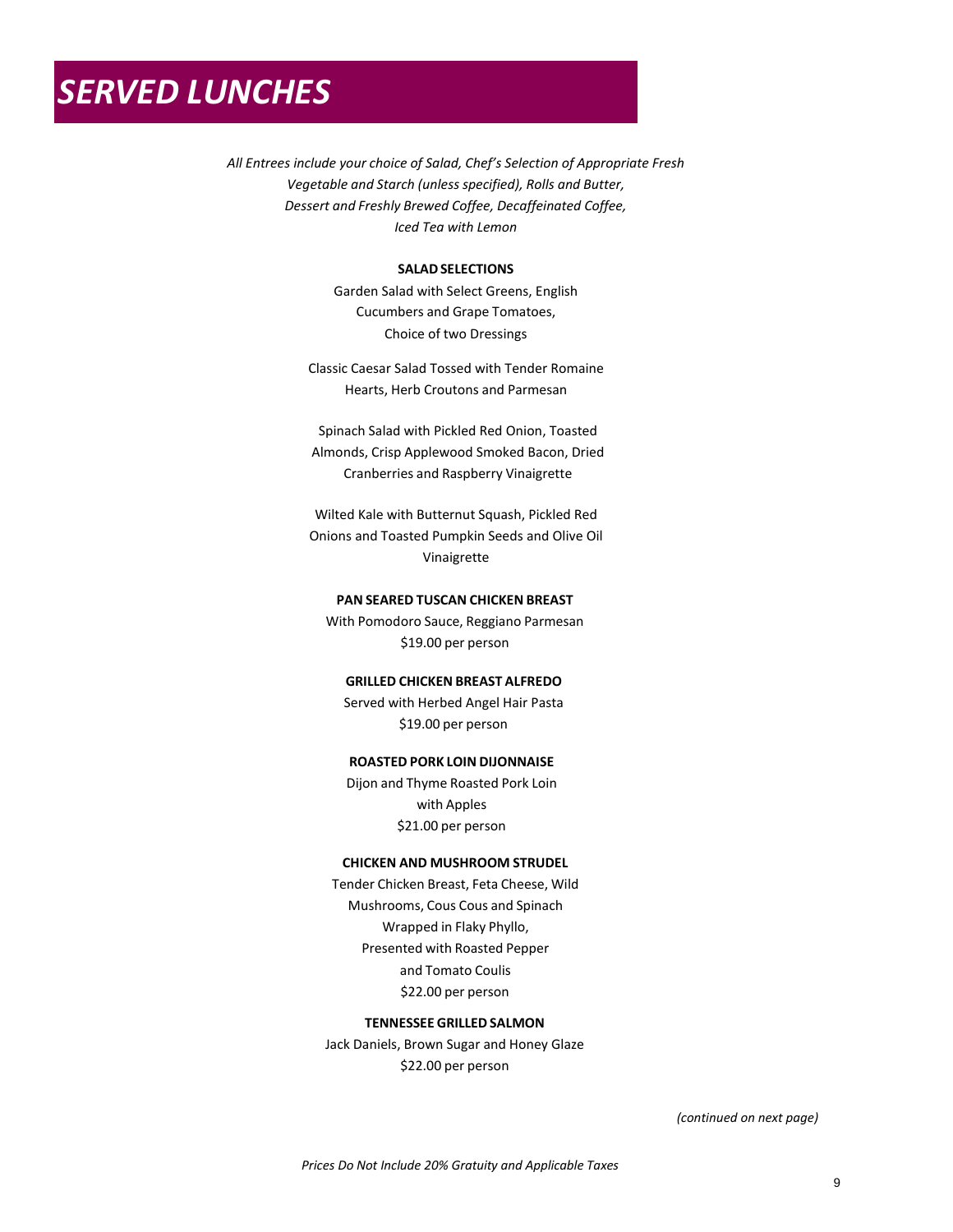### *SERVED LUNCHES (CONTINUED)*

### **ROAST SIRLOIN OF BEEF**

served with Woodland Mushroom Sauce \$24.50 per person

### **PETITE FILET AND CHICKEN OSCAR**

5 Ounce Filet Mignon, Cracked Pepper Demi Glace Paired with Grilled Chicken Breast and Lump Crab Fondue \$30.00 per person

### **GRILLED NEW YORK STRIP**

8 ounce topped with Caramelized Bourbon Onions \$26.00 per person

### **PORTOBELLA MUSHROOM STRUDEL**

Braised Portabella Mushrooms, Roasted Zucchini, Spinach, Herbed Farmer's Cheese and Cous Cous wrapped in Flaky Phyllo, Roasted Pepper and Tomato Coulis \$20.50 per person

### **SOY GLAZED MAHI MAHI**

Sweet Chile and Mango Salsa \$23.50 per person

### **LUNCHEON DESSERT SELECTIONS**

Tennessee Cheesecake with Strawberry Sauce Double Chocolate Layer Cake Southern Pecan Pie Carrot Cake with Cream Cheese Icing Red Velvet Layer Cake Biscuit Shortbread with Fresh Strawberries and Whipped Cream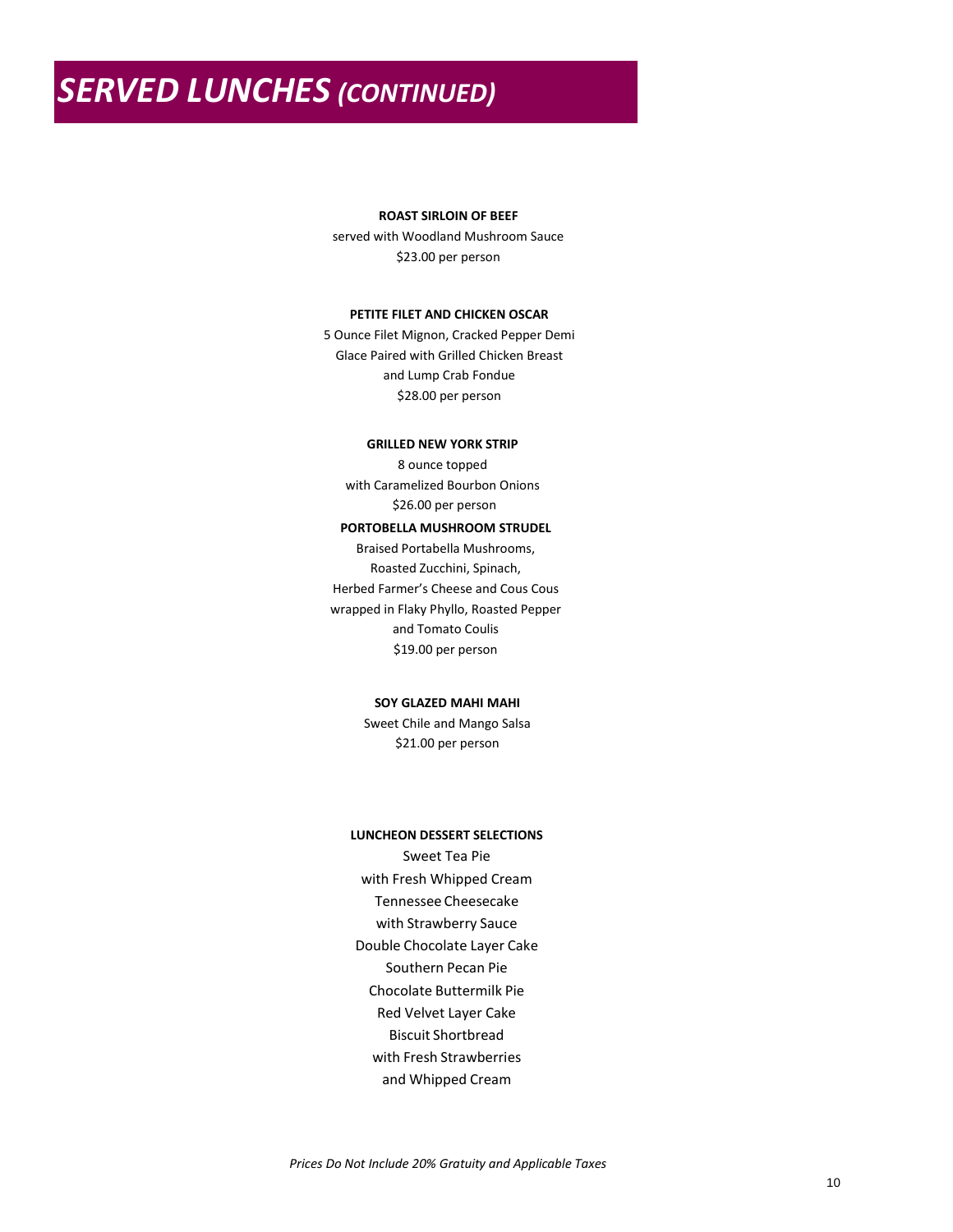# *BOXED LUNCHES*

### **HAM CIABATTA**

Ham and Swiss Cheese on an Italian Roll, Southern Potato Salad, Sun Chips, Apple, Chocolate Chip Cookie and Soft Drink \$19.00 per person

### **TURKEY CROISSANT**

Turkey Croissant with Swiss, Southern Potato Salad, Sun Chips, Apple, Chocolate Chip Cookie and Soft Drink \$19.00 per person

### **GRILLED VEGETABLE WRAP**

Tortilla with Grilled Squash and Mushrooms, Lettuce, Tomato, Cucumber and Hummus, Southern Potato Salad, Sun Chips, Banana, Chocolate Chip Cookie and Soft Drink \$18.00 per person

### **SOUTHERN FRIED CHICKEN**

Three Pieces of Boneless Fried Chicken, Honey Mustard Dipping Southern Potoato Salad Sun Chips, Apple, Chocolate Chip Cookie and Soft Drink \$19.00 per person

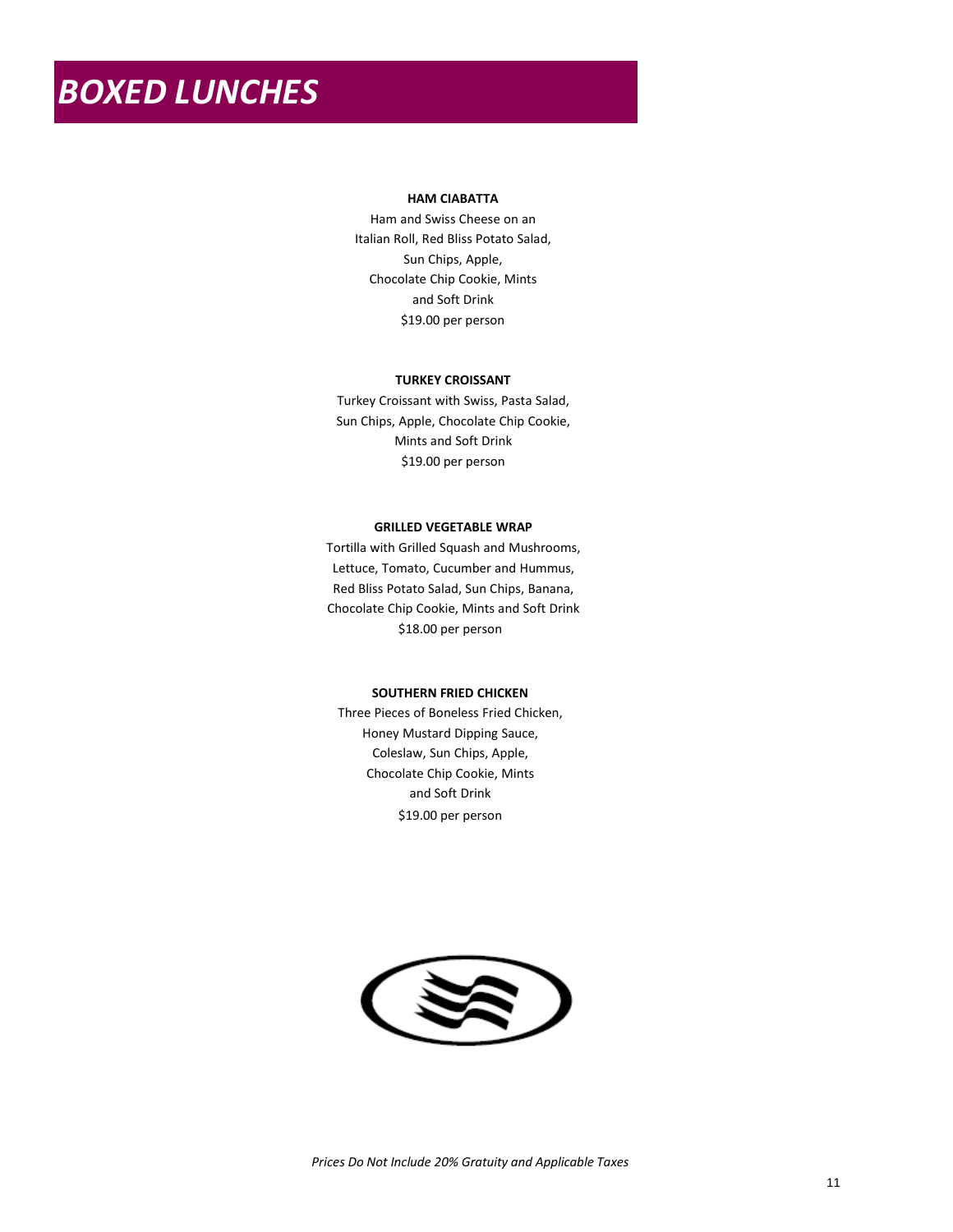*All Cold Entrees Served with Your Choice of Dessert and Freshly Brewed Coffee, Decaffeinated Coffee and Iced Tea*

### **LUNCHEON QUARTET**

Tuna Salad, Egg Salad, Cranberry Chicken Salad and Baby Field Greens with Baby Tomatoes and English Cucumbers, Balsamic Vinaigrette \$20.00 per person

### **TRADITIONAL COBB SALAD**

Smoked Turkey, Feta Cheese, Avocado, Tomato, Hard Boiled Egg and Roasted Sweet Corn served over Garden Greens with Peppercorn Parmesan Dressing \$19.00 per person

### **GRILLED CHICKEN SALAD**

Marinated Chicken Strips served over Garden Greens with Tomato, Cucumber, Hard Boiled Egg and Mild Bleu Cheese served with a choice of Vinaigrette or Buttermilk Ranch Dressing \$19.00 per person

### **SOUTHWESTERN TURKEY WRAP**

Smoked Turkey, Monterey Jack Cheese and Shaved Romaine rolled in a Flour Tortilla with Chipotle Mayonnaise served with Tortilla Chips and Roasted Tomato Salsa \$19.00 per person

### **CROISSANT CLUB SANDWICH**

Shaved Smoked Turkey, Ham, Swiss Cheese, Bacon, Mayonnaise, Lettuce and Tomato served with Italian Pasta Salad \$19.00 per person

### **DELI BAGUETTE**

Baguette Roll with Shaved Ham, Smoked Turkey, Salami, Provolone and Cheddar Cheeses, Red Onion, Bibb Lettuce and Tomato served with Southern Potato Salad \$19.00 per person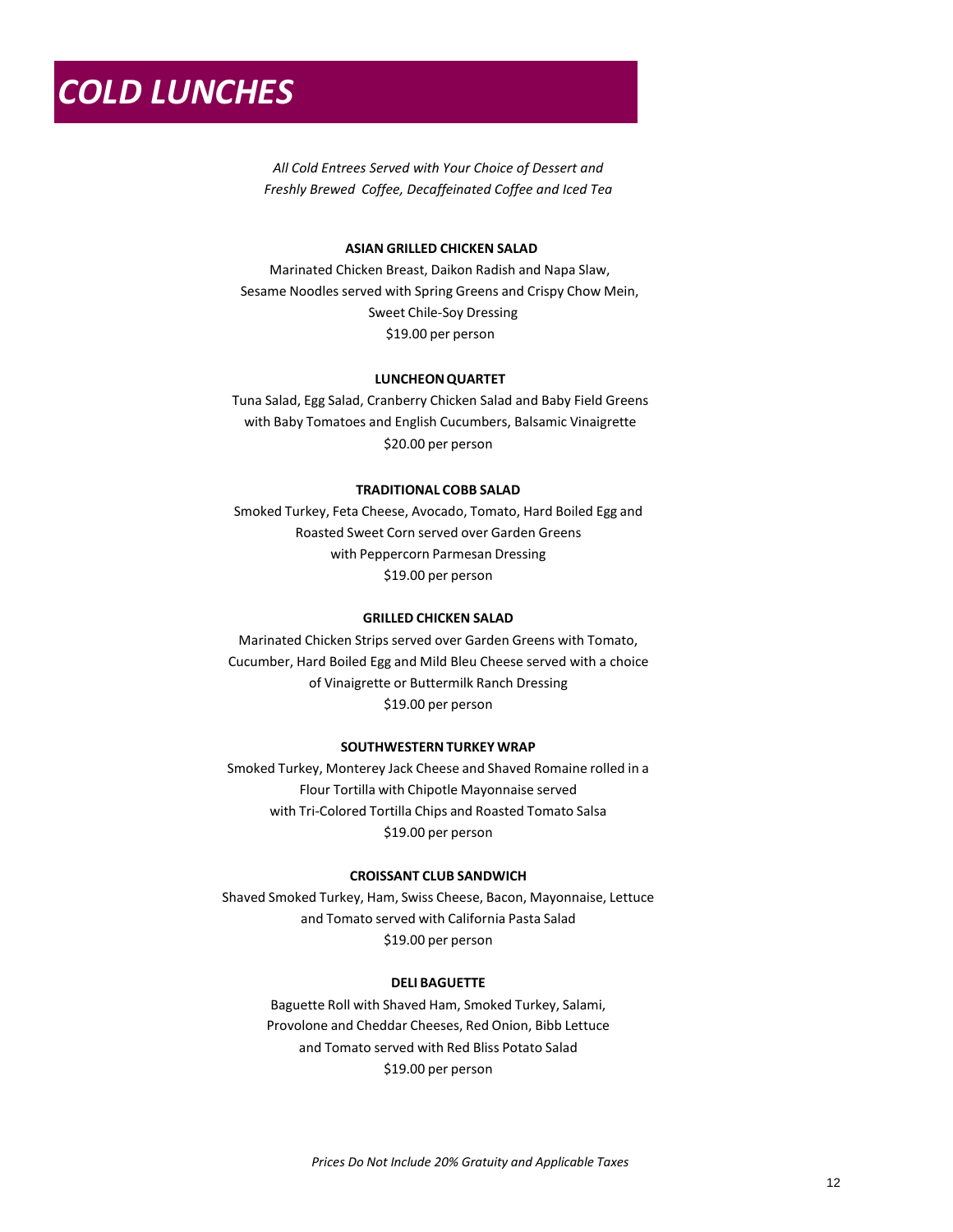*All Lunch Buffets are Served with Freshly Brewed Coffee, Decaffeinated Coffee and Iced Tea with Lemon.*

### **DELI BUFFET**

Fresh Homemade Soup, Mixed Greens with Ranch, Italian and 1000 Island Dressings, Home Style Potato Salad, Cole Slaw and Italian Pasta Salad

Sliced Turkey Breast, Smoked Ham, Roast Beef, Salami and Capicolla, Sliced Swiss, Cheddar and Provolone Cheeses. Relish Tray with Lettuce, Tomato, Onions, Green and Greek Olives, Pepperoncini, Dill Pickle Spears, Mayonnaise, Mustard and Horseradish Sauce Assorted Sliced Breads and Rolls and Chef's Choice Assorted Desserts (Minimum 25 Guests) \$25.00 per person

### **HOME STYLE BUFFET**

Tossed Garden Salad with Assorted Dressings Home Style Potato Salad, Cole Slaw and Tomato & Cuccumber Salad Home Style Meatloaf, Crispy Fried Chicken Mashed Potatoes and Gravy, Southern Green Beans, Corn Bread and Biscuits, Freshly Made Fruit Cobbler with Ice Cream \$23.50 per person\*

### **SOUTH OF THE BORDER**

Fiesta Corn and Black Bean Salad Warm Green Chile Queso with Tortilla Chips and Roasted Tomato Salsa Chicken and Beef Fajitas, Soft Flour Tortillas, Shredded Lettuce, Cheddar Cheese, Pico de Gallo, Guacamole, Sour Cream, Jalapeños, Cheese Enchiladas with Chili con Carne, Spanish Rice and Refried Beans, Cinnamon-Sugar Churros with Warm Caramel Sauce \$26.50 per person\*

### **ITALIAN BUFFET**

Rotini, Parmesan and Sun Dried Tomato Salad, Traditional Caesar Salad Farfalle Pasta with Clam Sauce Pan Seared Tuscan Chicken Breast Pomodoro, Penne Pasta Primavera, Three Cheese Meat Lasagna, Italian Mixed Sautéed Vegetables, Garlic Toast, Cannoli and Tiramisu \$26.50 per person\*

\* Minimum 30 guests

*(continued on page 14)*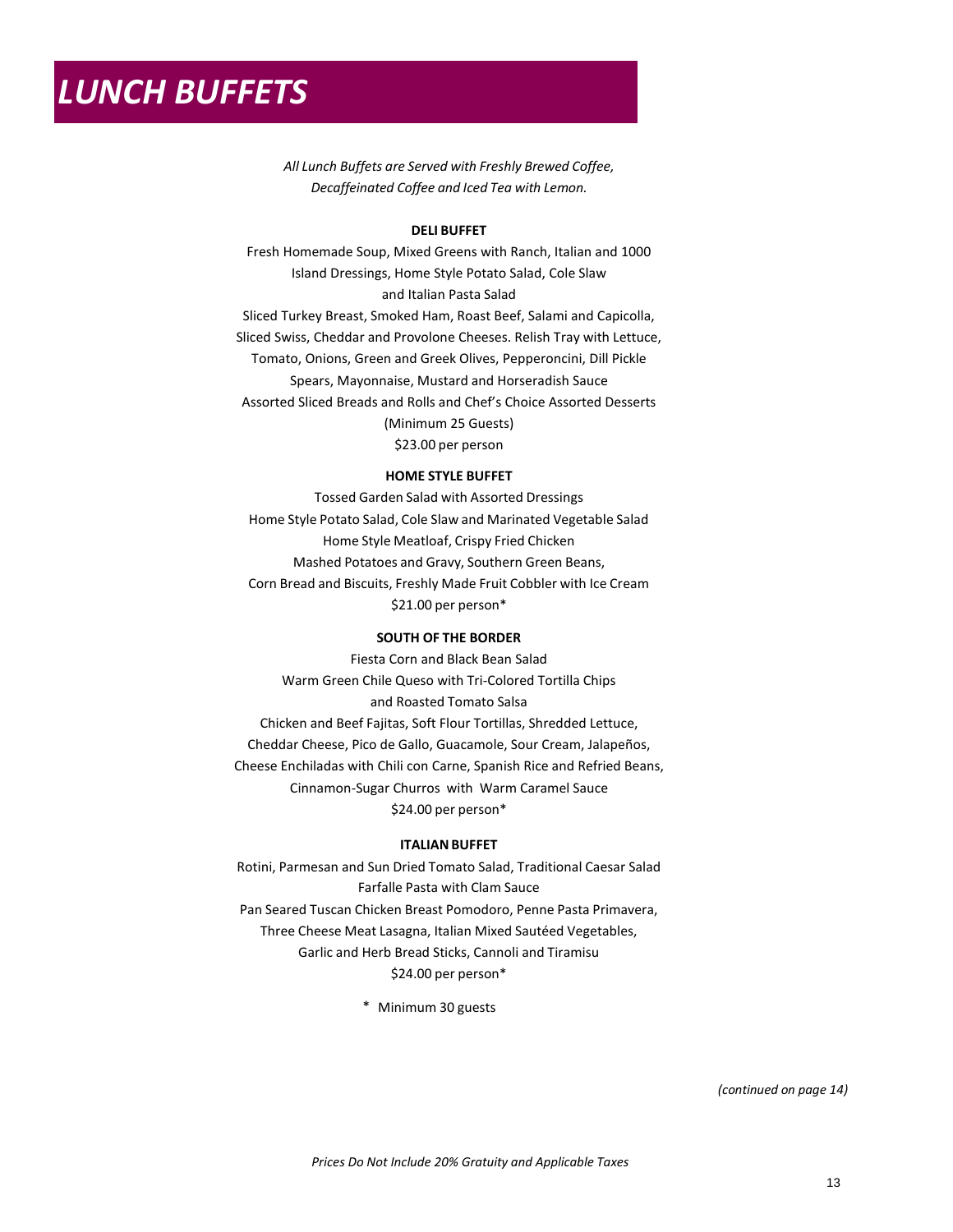# *LUNCH BUFFETS (CONTINUED)*

### **VOLUNTEER BUFFET**

Tossed Garden Salad with Assorted Dressings, Italian Pasta Salad, Chick Pea Salad with Fresh Herbs, Roast Round of Beef, Woodland Mushroom Sauce, Marinated Herbed Grilled Chicken Breast, Fresh Vegetable Sauté, Roasted New Potatoes, Chef's Choice of Desserts \$28.50 per person\*

#### **BALLPARK BUFFET**

Potato Salad, Cole Slaw, Macaroni Salad Grilled Hamburgers and Chicken Breast, Nathan's Famous Hot Dogs, Molasses Baked Beans Tomato, Lettuce, Pickles, Onions, Mayonnaise, Mustard, Ketchup, Hamburger Buns, American Cheese, Bags of Assorted Chips, Otis Spunkmeyer Cookies Iced Bottled Water and Canned Soft Drinks \$24.00 per person\*

### **SOUP, SALAD AND SANDWICH BAR**

An Assortment of Composed Salads to Include: Caesar Salad, Marinated Vegetable Salad, Pasta Salad, Fruit Salad, Tuna Salad, Cranberry Chicken Salad, Deviled Ham Salad and Egg Salad Mixed Salad Greens Diced Beets, Garbanzo Beans, Croutons, Cucumbers, Baby Tomatoes, Ranch, Balsamic Vinaigrette and Thousand Island Dressings Assorted Breads, Rolls and Condiments for Sandwiches Chef's Soup Selection of the Day and Dessert Selection \$26.50 per person\*

\* Minimum 30 guests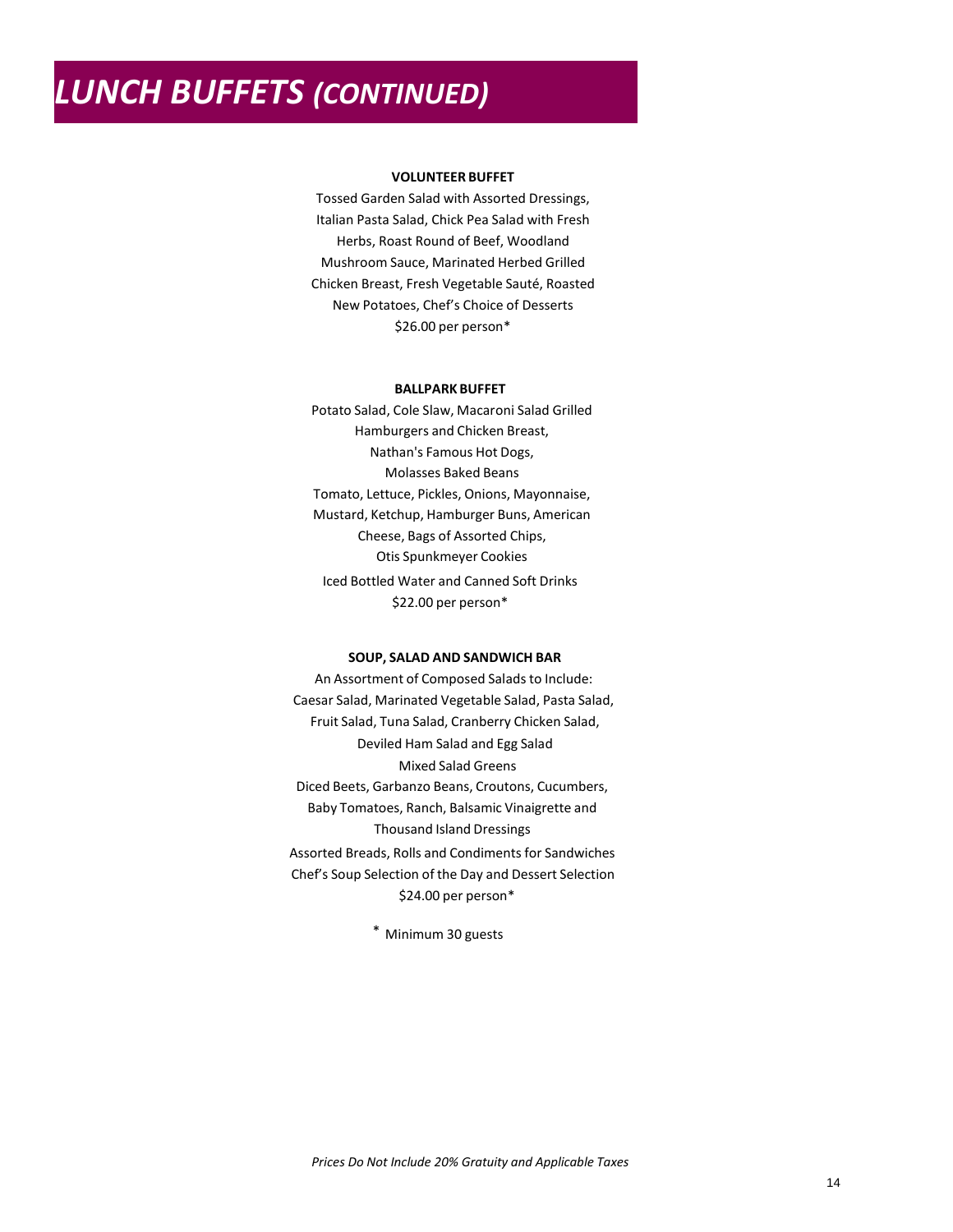## *SERVED DINNER ACCOMPANIMENTS*

### **SALADS**

### **GARDEN SALAD**

With Spring Greens, English Cucumbers and Grape Tomatoes

### **CLASSIC CAESAR SALAD**

Tender Romaine Hearts, Herb Croutons and Parmesan

### **SPINACH SALAD**

Young Spinach Leaves with Hard Boiled Egg, Pickled Red Onion, Toasted Almonds, Dried Cranberries and Raspberry Vinaigrette (2.00 additional per person)

### **SOUPS**

SMOKED CHEDDAR AND PALE ALE \$2.75 per person

**TOMATO BASIL BISQUE**

\$2.75 per person

### **DINNER ENHANCEMENTS**

### **CHILLED MARINATED SHRIMP**

Served with Citrus Napa Slaw, Cognac Horseradish Sauce \$8.50 per person

### **TUNA NICOISE**

Seared Tuna Filet on a Salad of Baby Green Beans, Poached Red Potatoes, Egg and Balsamic Dressing \$8.50 per person

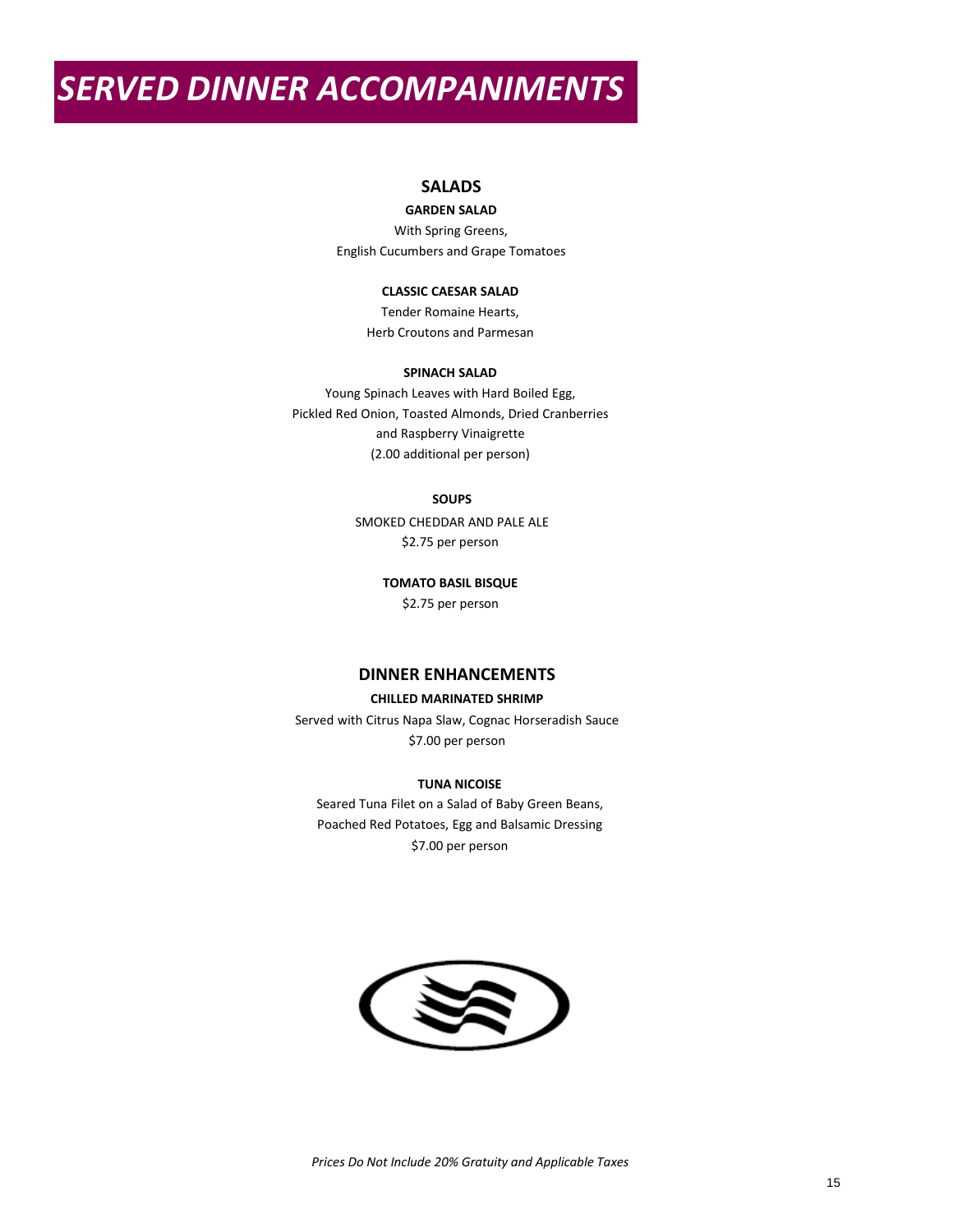### *DUAL DINNER ENTREES*

*Dinner Entrees Include choice of Garden Salad or Classic Caesar Salad, Chef's Choice Fresh Vegetable and Starch (unless specified), Rolls and Butter Rosettes, Freshly Brewed Coffee, Decaffeinated Coffee, Iced Tea with Lemon and Your Choice of Dessert*

### **PETITE FILET MIGNON AND GARLIC ROASTED SHRIMP**

Green Peppercorn Demi-Glace \$46.00 per person

### **SLICED TENDERLOIN OF BEEF AND SEARED SALMON FILET**

Cabernet-Mushroom Sauce and Peach Chutney \$43.00 per person

### **LEMON GRILLED CHICKEN AND ROASTED HERB COD**

Sweet Chili-Mango Salsa \$40.00 per person

### **ROAST BEEF SIRLOIN AND DIJON CHICKEN BREAST**

Forest Mushrooms and Roasted Shallot Ragout \$41.00 per person

### **PETITE SIRLOIN AND CRAB CAKE REMOULADE**

Port Wine Reduction and Roasted Red Pepper Remoulade \$40.50 per person

### **GRILLED MEDALLION OF PORK AND BOURBON GLAZED CHICKEN**

Brown Sugar Glaze and Simmered Peach Ragout \$36.50 per person

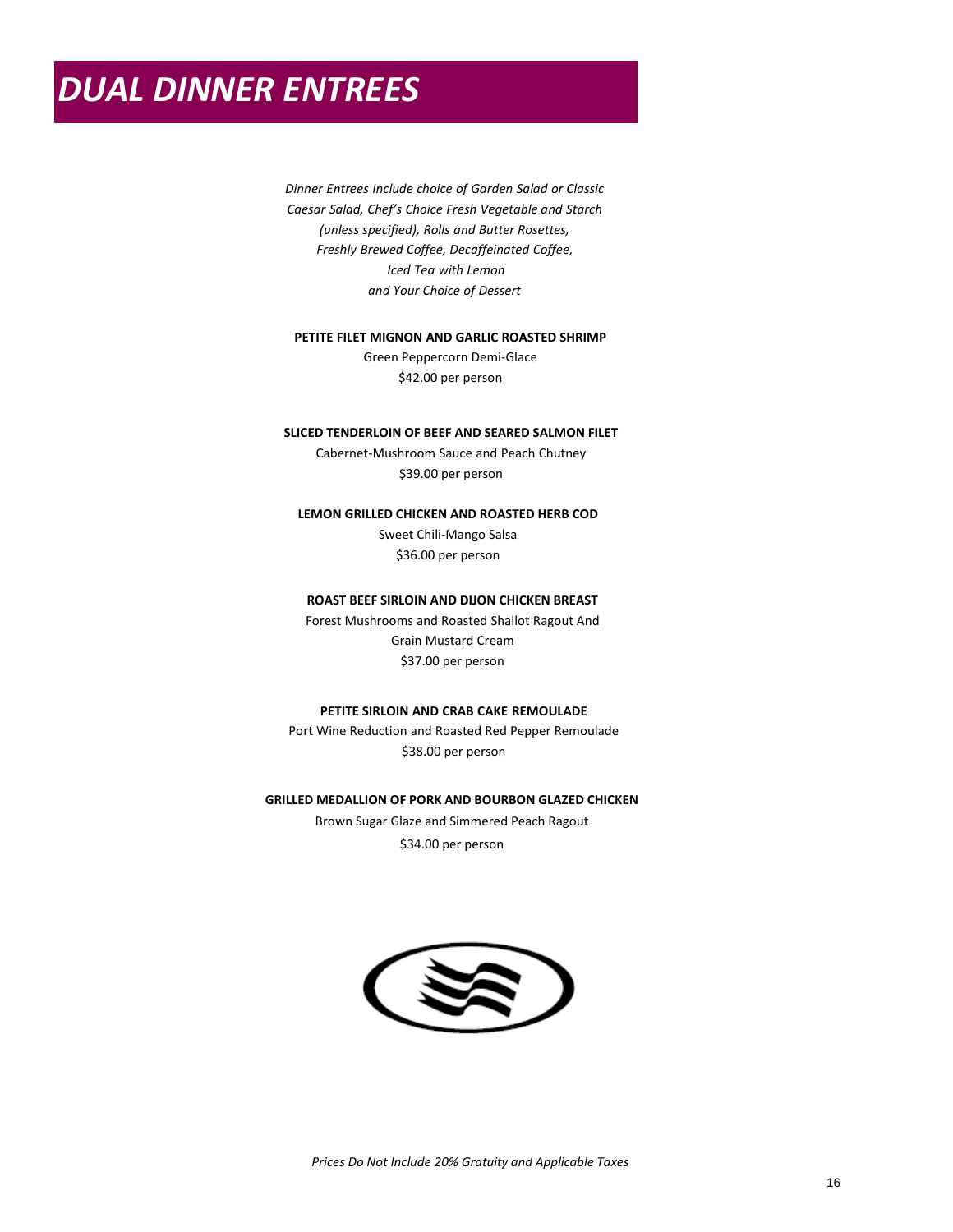### *DINNER ENTREES*

*Dinner Entrees Include choice of Garden Salad or Classic Caesar Salad, Chef's Choice Fresh Vegetable and Starch (unless specified), Rolls and Butter Rosettes, Freshly Brewed Coffee, Decaffeinated Coffee,Iced Tea with Lemon and Your Choice of Dessert*

### **TENNESSEE GRILLED SALMON**

Brushed with a Marinade of Jack Daniels, Brown Sugar and Honey, Peach Chutney \$38.00 per person

### **MEDALLION OF PORK TENDERLOIN**

Bacon Wrapped Medallion with a Grain Mustard Sauce and Crispy Tabasco Onions Sauce \$37.00 per person

### **ROASTED PORK LOIN**

Sliced and served on a Sage-Cranberry Cornbread Dressing with Apple Cider Gravy \$32.50 per person

### **CHICKEN ORLEANS**

Sautéed Breast of Chicken topped with a Creole Ragout of Shrimp, Andouille Sausage and Tomatoes \$33.00 per person

### **TUSCAN CHICKEN**

Grilled Breast of Chicken in a Sauce of Artichoke Hearts, Fresh Herbs and Sun Dried Tomatoes on a Nest of Angel Hair Pasta \$32.50 per person

### **HERB ROASTED COD**

On a Bed of Sautéed Spinach and Mushrooms with a Light Anisette Cream \$33.00 per person

#### **CHICKEN OSCAR**

Grilled Breast of Chicken topped with a Low Country Crab Cake, Tender Asparagus and Lemon-Thyme Aioli \$34.00 per person

### **FILET MIGNON - 6 OUNCE**

Ruby Port Reduction scented with Roasted Garlic and Porcini \$39.50 per person

#### **FILET MIGNON - 8 OUNCE**

Ruby Port Reduction scented with Roasted Garlic and Porcini \$44.50 per person

### **ROAST PRIME RIB OF BEEF AU JUS**

10 Ounce Cut served with Au Jus and Horseradish Cream \$36.00 per person

#### **ROAST SIRLOIN OF BEEF**

Madeira Demi-Glace \$33.00 per person

#### **PORTOBELLA MUSHROOM STREUDEL**

Braised Portabella Mushrooms, Roasted Zucchini, Spinach, Feta Cheese and Cous Cous wrapped in Flaky Phyllo, Roasted Pepper and Tomato Coulis \$22.50 per person

*Prices Do Not Include 20% Gratuity and Applicable Taxes*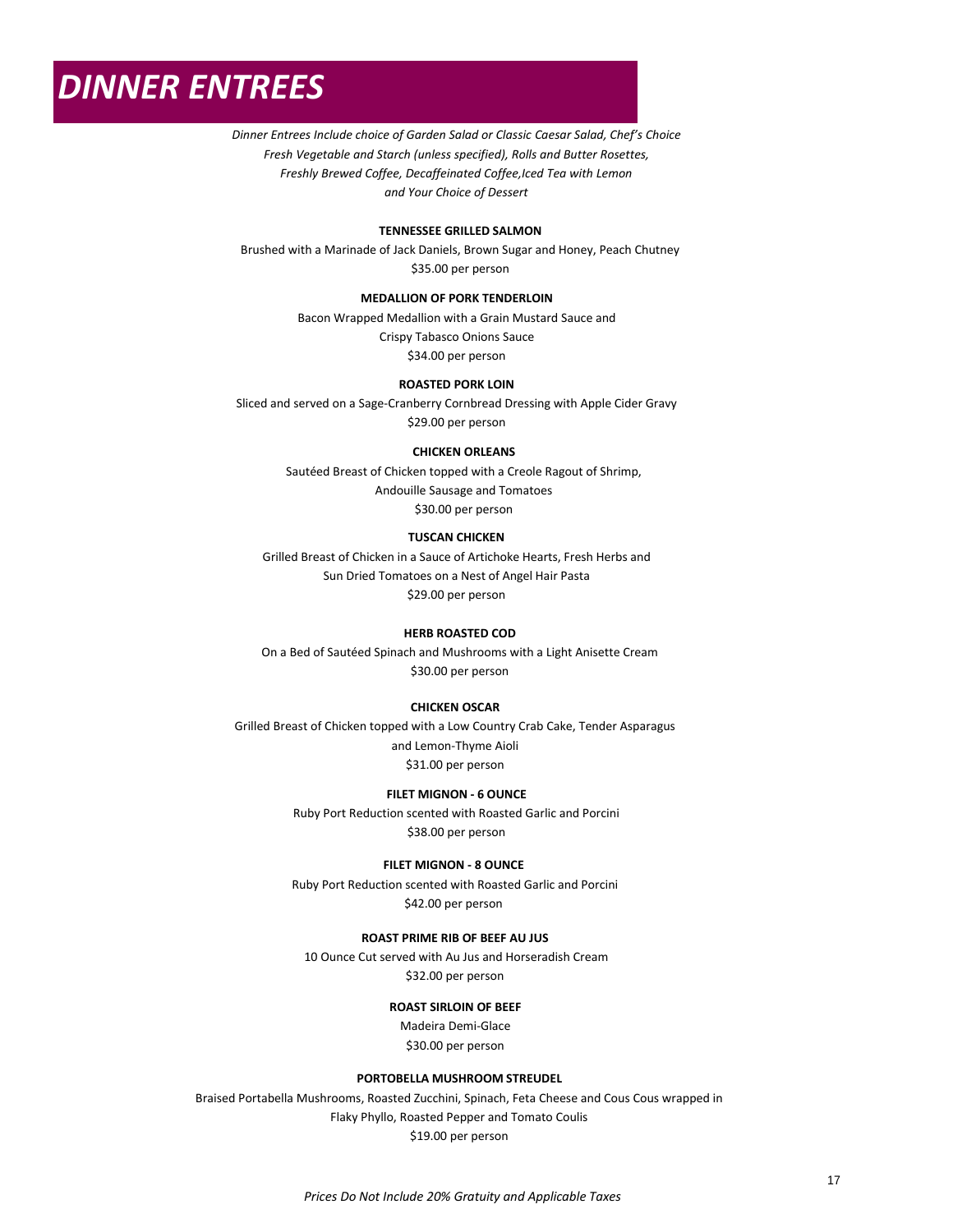# *DINNER DESSERTS*

### **SOUTHERN PECAN PIE**

Painted with Caramel Sauce and Finished with Whipped Cream

### **BOSTON CREAM PIE**

Decadent Vanilla Cream Layered Between Moist Yellow Sponge Cake and Topped with Chocolate Icing

### **TRADITIONAL KEY LIME PIE**

Garnished with Whipped Cream and Lime Slice

### **CARAMEL APPLE PIE**

Drizzled with Caramel and Chocolate Sauces

### **FLOURLESS CHOCOLATE CAKE**

Rich Creamy Chocolate topped with Whipped Cream and Chocolate Chips, Gluten Free

### **CARAMEL SEA SALT CHEESECAKE**

Smooth Vanilla Cheesecake Topped with Sea Salted Caramel

### **TENNESSEE CHEESECAKE**

Locally Baked Traditional Cheesecake

### **ITALIAN TIRAMISU**

Creamy Mascarpone Cheese Layered with Espresso Dipped Lady Finger Cookies

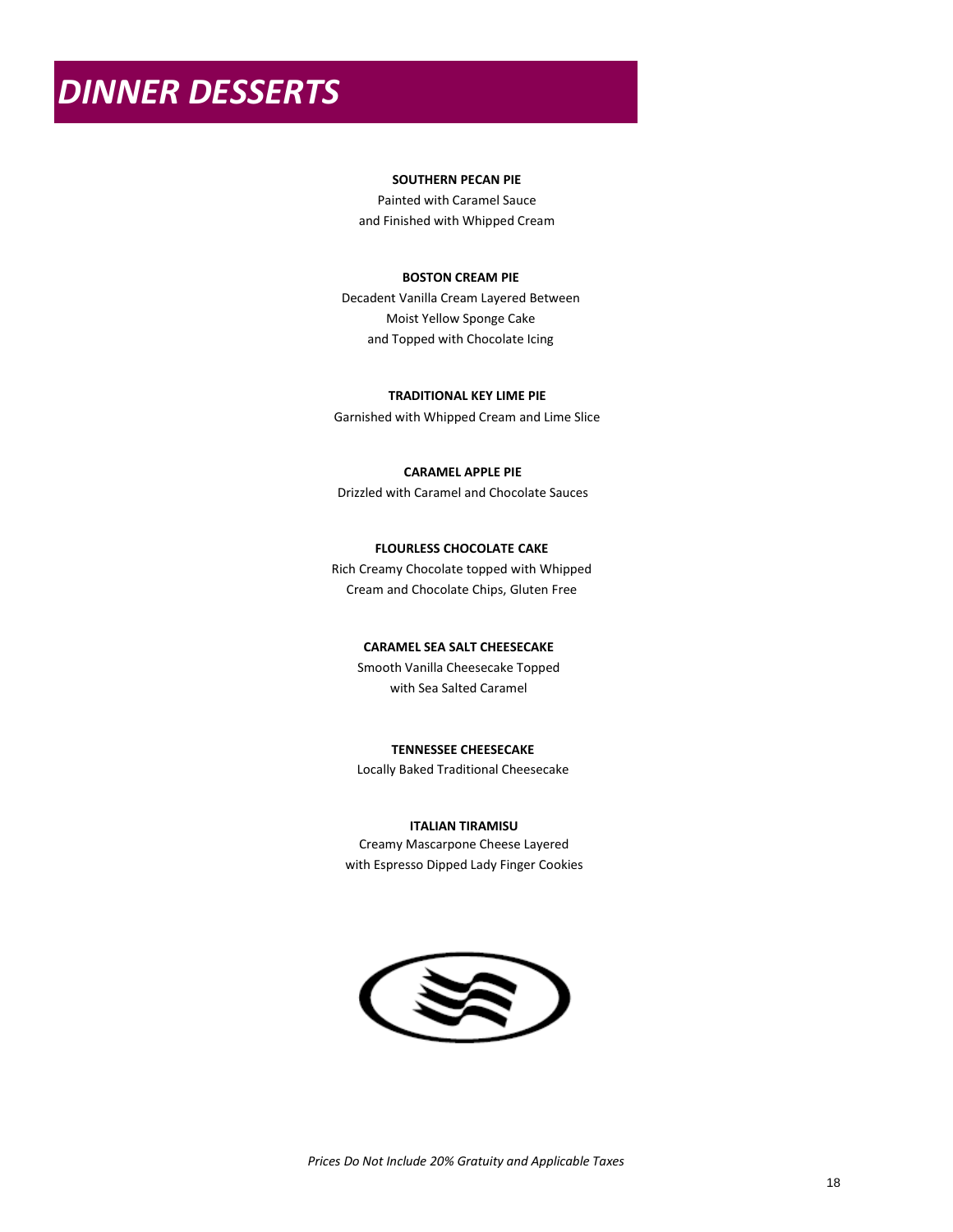*All Dinner Buffets are served with Rolls and Butter, Freshly Brewed Coffee, Decaffeinated Coffee and Iced Tea with Lemon. (Minimum 50 guests)*

### **THE EPICUREAN BUFFET**

Mixed Field Greens with Assorted Toppings and Dressings Baby Tomatoes and Fresh Basil with Virgin Olive Oil and Fresh Mozzarella Honey and Lemon Drizzled Fruit Salad, Italian Pasta Salad Roast Strip Loin of Beef with Madeira Demi-Glace Sautéed Mushrooms and Caramelized Onions Grilled Chicken Breast Sun Dried Tomato Cream Sauce Tennessee Grilled Salmon Bourbon-Peach Chutney Fresh Seasonal Medley of Vegetables, Orange Tarragon Glazed Baby Carrots, Oven Roasted New Potatoes, Wild Rice Pilaf Premier Selection of Cakes and Pies \$44.00 per person

#### **OLD CITY BUFFET**

Mixed Field Greens with Assorted Toppings and Dressings Southern Broccoli Salad and Wilted Kale Salad, Roast Round of Beef, Woodland Mushroom Sauce Herb Grilled Chicken Breast, Grain Mustard Sauce, Green Bean Amandine, Roasted Garlic Mashed Potatoes and Assorted Cakes and Pies \$38.00 per person

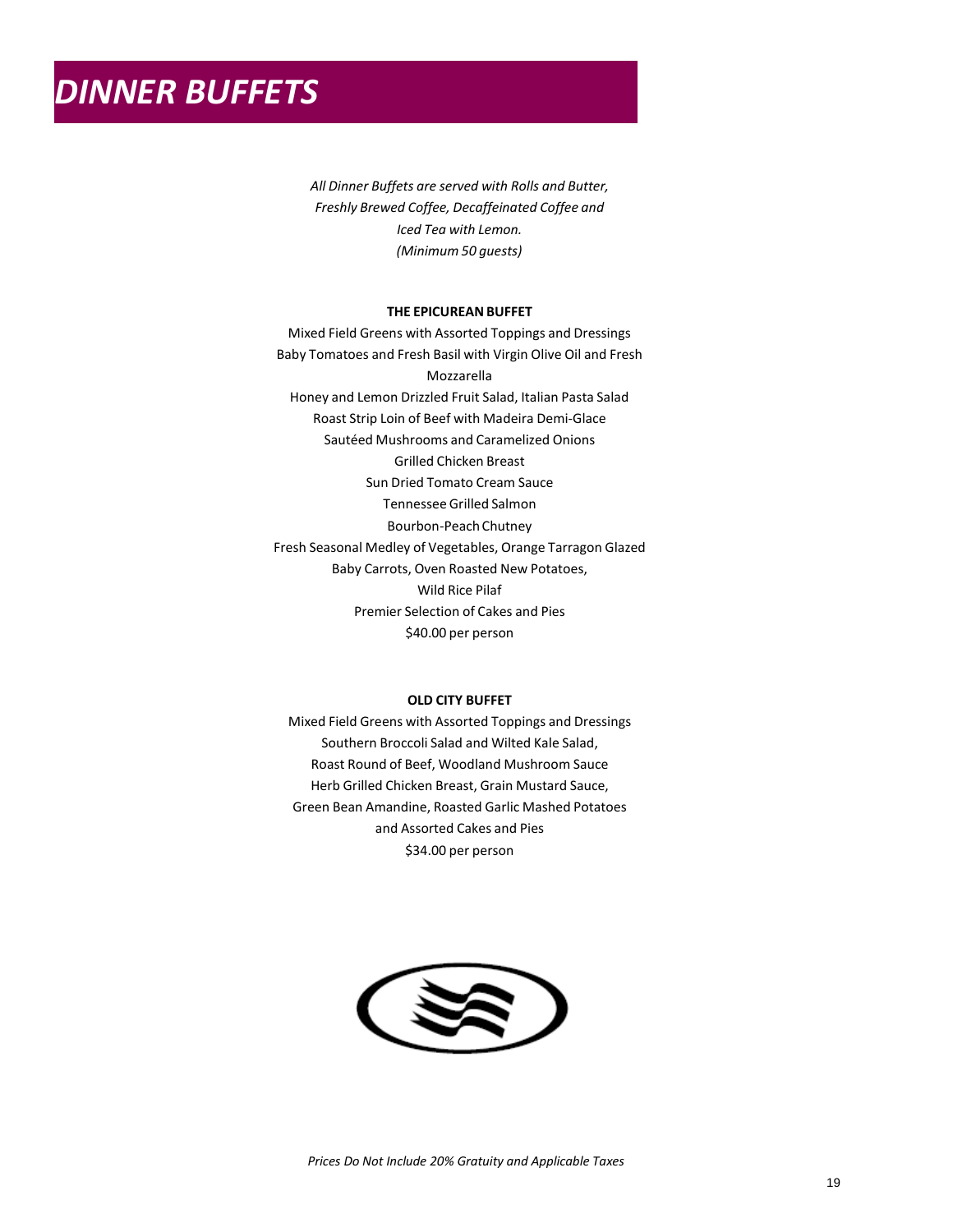### *THEMED DINNER BUFFETS*

*All Dinner Buffets are served with Rolls and Butter, Freshly Brewed Coffee, Decaffeinated Coffee and Iced Tea with Lemon. (Minimum 50 guests)*

### **MARDI GRAS**

Seafood Gumbo, Gulf Coast Seafood Display to include: Peel and Eat Shrimp, Oysters and Mussels on the Half Shell and Spiced Crawfish Southern Relish Tray, Tossed Caesar Salad Mixed Field Greens with Assorted Toppings and Dressings Creole Macaroni Salad, Carved Prime Rib Au Jus Deviled Crab, Bayou Shrimp Etouffee, Blackened Cod with Garlic Butter Sauce, Red Beans and Rice, Fried Okra, Fresh Vegetable Medley, Battered Sweet Corn Nuggets, Hushpuppies and Rolls Pecan Pie, Sweet Potato Pie, Cream Puffs and Praline Cheesecake \$56.00 per person

### **TENNESSEE BARBEQUE**

Mixed Field Greens with Assorted Toppings and Dressings Creamy Cole Slaw, Southern Potato Salad Hickory Smoked Pork Ribs, Sweet Barbecue Sauce Roasted Chicken, Fried Catfish Filets with Hushpuppies and Tartar Sauce Petite Corn on the Cob, Country Style Green Beans with Bacon and Onion, Molasses Baked Beans, Seasonal Fruit Cobbler with Ice Cream and Strawberry Shortcake \$43.00 per person

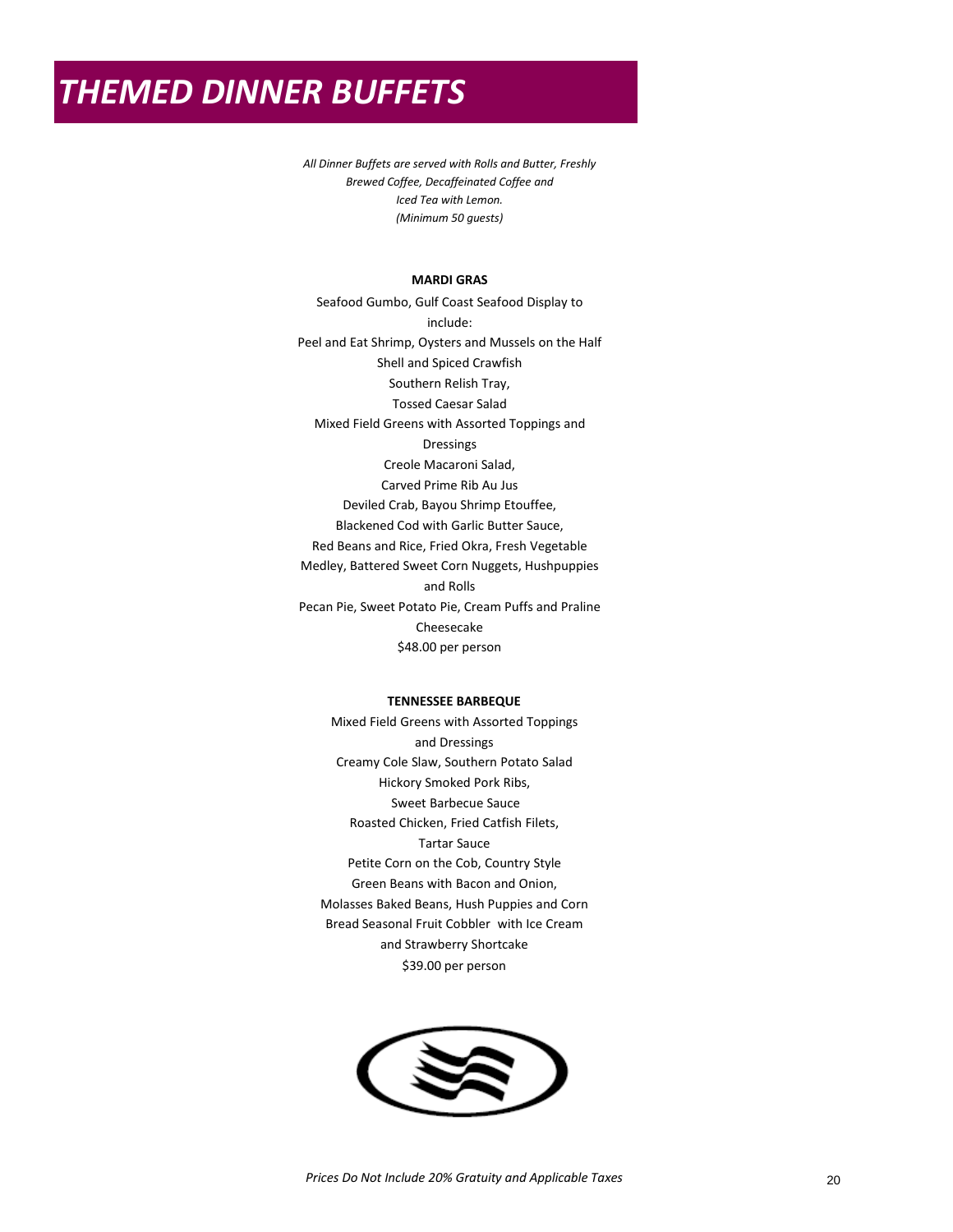### *RECEPTION PACKAGES*

*All Receptions are Purchased by the Hour and all Foods will be Continuously Refilled.*

### **TRADITIONAL**

IImported and Domestic Cheese Display with Assorted Crackers Vegetable Crudités with Peppercorn Parmesan Dip Fresh Diced Fruit Display with Berries Swedish Style Meatballs, Chicken Tenders with Honey Mustard Sauce Snack Mix, Chips and Dip, Punch Station, Coffee Service (Minimum 25 guests) One Hour Service \$22.00 per person Two Hour Service \$27.00 per person

### **THE SUMMIT HILL**

Imported and Domestic Cheese Display with Assorted Crackers Vegetable Crudités with Peppercorn Parmesan Dip Fresh Diced Fruit Display with Berries Coconut Fried Shrimp with Sweet Chili Sauce Pork and Vegetable Egg Rolls with Chinese Mustard Swedish Style Meatballs, Chicken Tenders with Honey Mustard Sauce Chips and Dip, Roasted Peanuts, Punch Station, Coffee Service (Minimum 50 guests) One Hour Service \$29.00 per person Two Hour Service \$34.00 per person

### **THE PRESIDENTIAL**

Imported and Domestic Cheese Display with Assorted Crackers Vegetable Crudités with Peppercorn Parmesan Dip Fresh Diced Fruit Display with Berries Chef Carved Roast Round of Beef with Mini Rolls and Condiments Fresh Chilled Jumbo Shrimp with Lemon and Cocktail Sauce (Shrimp: 3 per guest one hour, 5 per guest two hours) Asparagus and Asiago Cheese in Phyllo Chicken Satay with Spicy Thai Peanut Sauce Miniature Crab Cakes Remoulade Deluxe Mixed Nuts Tri-Colored Tortilla Chips with Warm Artichoke and Spinach Dip Punch Station, Coffee Service (Minimum 75 guests) One Hour Service \$38.00 per person Two Hour Service \$43.00 per person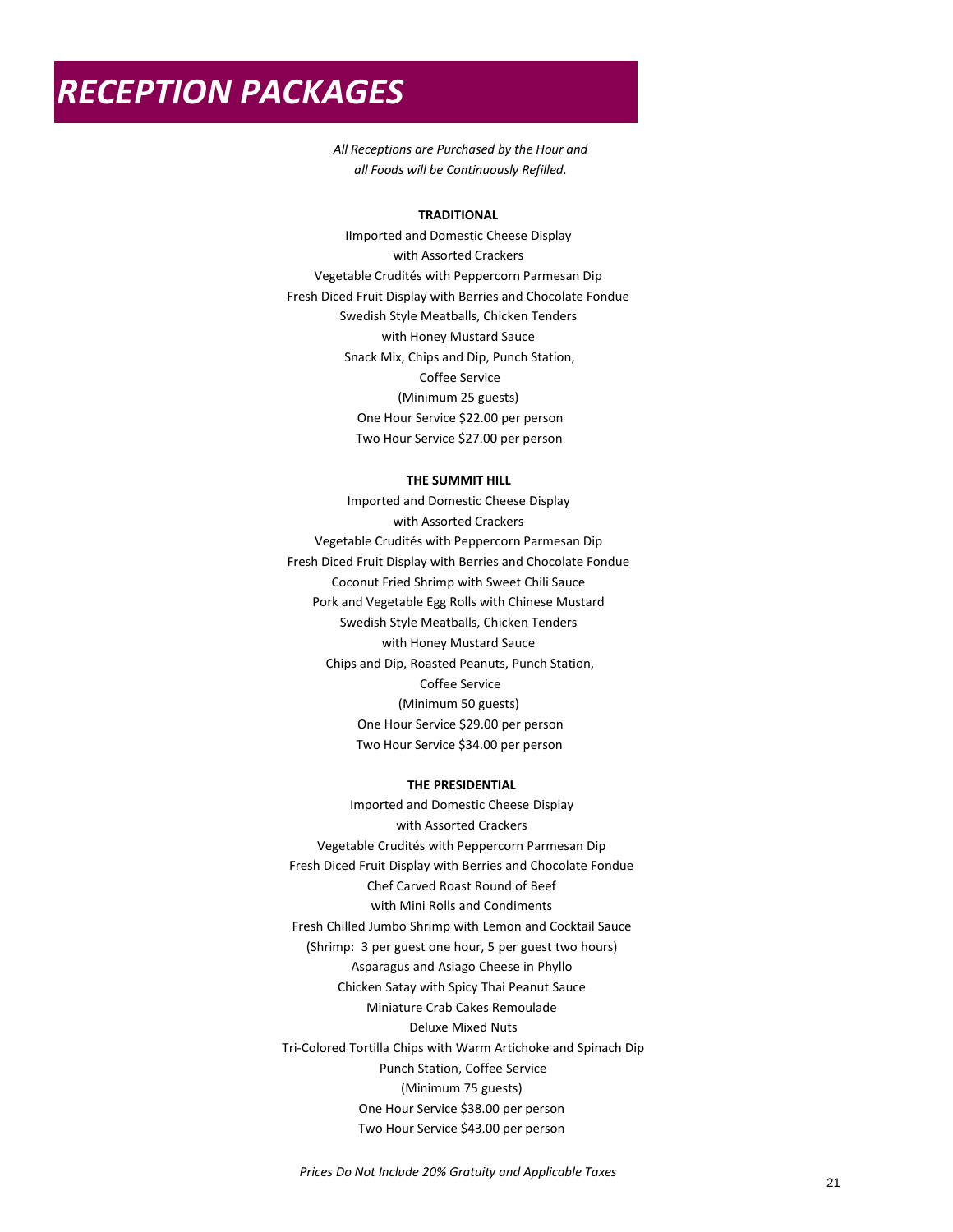# *HORS D'OEUVRES*

*Prices Based per 50 Pieces*

### *HOT HORS D'OEUVRES*

| Oysters Rockefeller                                                    | 200.00            |
|------------------------------------------------------------------------|-------------------|
| Crab Filled Jumbo Mushrooms                                            | 175.00            |
| Coconut Breaded Shrimp                                                 |                   |
| with Sweet Chili Sauce                                                 | 125.00            |
| BBQ Spiced Shrimp, Lemon Beurre Blanc                                  | 175.00            |
| Petite Crab Cake Remoulade                                             | 200.00            |
| Thyme Chicken and Red Grape Kebab                                      | 125.00            |
| <b>Breaded Chicken Tenderloin</b>                                      |                   |
| with Honey Mustard Sauce                                               | 120.00            |
| Spicy Chicken Drummettes with Bleu                                     | 130.00            |
| Cheese Chicken Satay                                                   |                   |
| with Spicy Thai Peanut Sauce                                           | 150.00            |
| Bacon Wrapped Rosemary Beef Tenderloin                                 | 150.00            |
| Swedish or Barbecue Meatballs                                          | 100.00            |
| Beef & Mushroom Brochette                                              | 150.00            |
| Mesquite Chicken Quesadilla Roll                                       | 160.00            |
| Chicken Pot Sticker, Thai Chili Sauce                                  | 125.00            |
| <b>Barbecue Baby Back Ribs</b>                                         | 150.00            |
| Pork Egg Roll                                                          |                   |
| with Orange Sauce                                                      | 140.00            |
| <b>Breaded Mozzarella Batonnets</b>                                    | 120.00            |
|                                                                        |                   |
| Vegetable Spring Roll<br>with Sweet and Sour Sauce                     | 120.00            |
|                                                                        | 145.00            |
| Asparagus and Asiago Cheese in Phyllo<br><b>Breaded Cheese Ravioli</b> |                   |
| Artichoke and Spinach Stuffed Mushrooms                                | 100.00<br>120.00  |
|                                                                        | 130.00            |
| Kielbasa en Croute, Dijon Dipping Sauce                                |                   |
| Greek Spanakopita                                                      | 130.00            |
| Korean Style BBQ Beef Tenderloin Lollipop                              | 150.00            |
| <b>COLD HORS D'OEUVRES</b>                                             |                   |
| Mozzarella, Tomato and Olive Kebabs                                    | 100.00            |
| Assorted Petite Sandwiches with Roast Beef,                            |                   |
| Smoked Turkey and Cured Ham                                            | 175.00            |
| Southern Deviled Eggs                                                  | 100.00            |
| Tarragon Chicken Salad Phyllo Cups                                     | 120.00            |
| Handmade California Nori Rolls                                         | 175.00            |
| Deviled Shrimp in a Phyllo Cup                                         | 120.00            |
| Strawberry Half with Brie                                              | 120.00            |
| Seasonal Oysters on Half Shell                                         | 175.00            |
| Iced Jumbo Shrimp with Cocktail Sauce                                  | 175.00            |
| <b>DRY SNACKS</b>                                                      |                   |
| <b>Mixed Nuts</b>                                                      | 26.00/pound       |
| Dry Roasted Peanuts                                                    | 16.00/pound       |
| <b>Tortilla Chips</b>                                                  | 16.00/pound       |
| Potato Chips or Pretzels                                               | 14.00/pound       |
| Spicy Snack Mix                                                        | 16.00/pound       |
| Roasted Tomato Salsa Warm                                              | 20.00/quart       |
| Artichoke Spinach Dip Warm                                             | 45.00/Half Gallon |
| Green Chile Queso Dip                                                  | 45.00/Half Gallon |
| French Onion or Ranch Dip                                              | 21.00/quart       |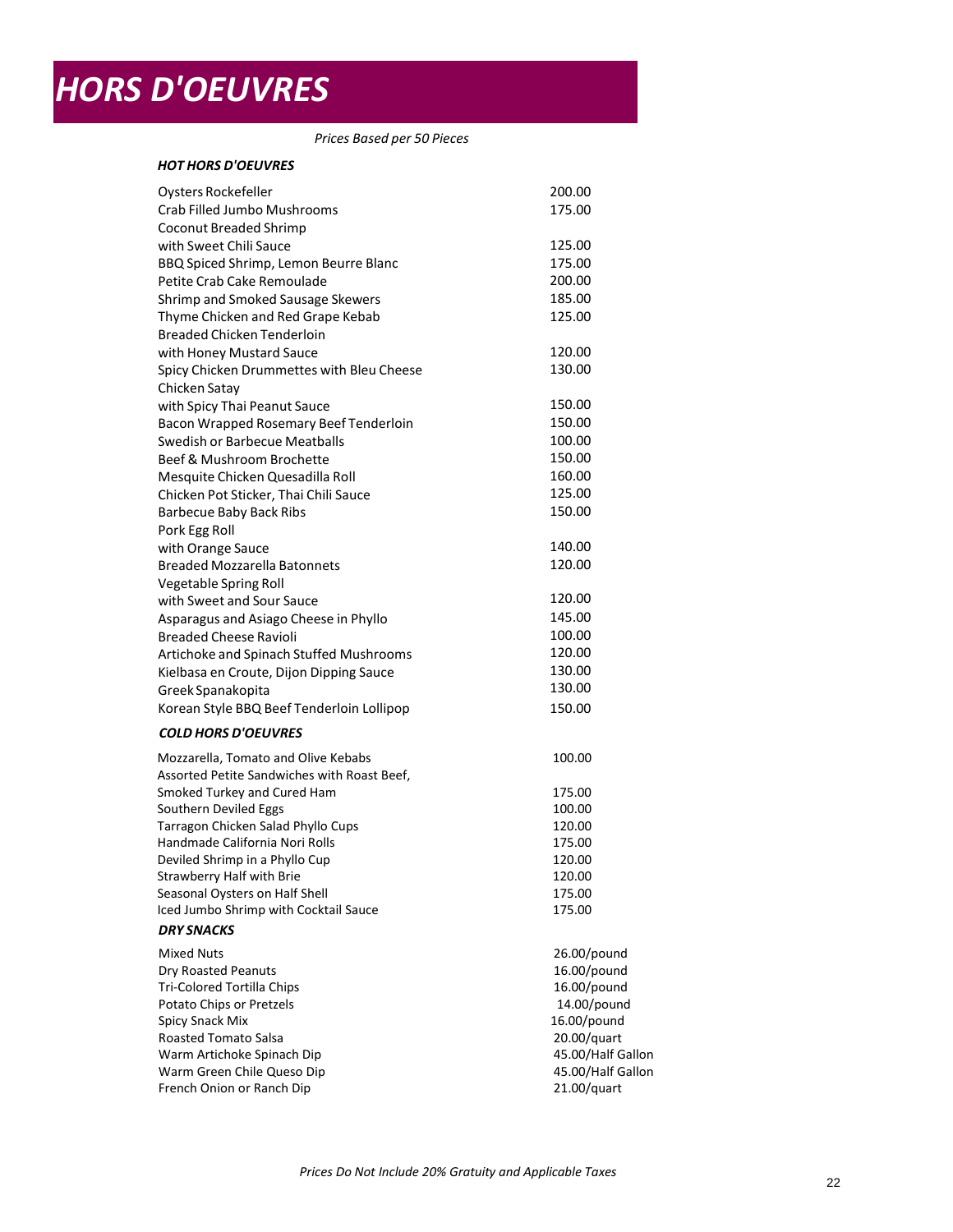### **IMPORTED AND DOMESTIC CHEESE DISPLAY**

|             | With Fresh Fruit Garnish and Assorted Crackers |              |
|-------------|------------------------------------------------|--------------|
| 25 servings | 50 servings                                    | 100 servings |
| \$115.00    | \$225.00                                       | \$450.00     |

### **FRESH VEGETABLE CRUDITÉS AND GRILLED VEGETABLE DISPLAY**

|             | Served with Ranch Dip and Sun Dried Tomato Hummus |              |
|-------------|---------------------------------------------------|--------------|
| 25 servings | 50 servings                                       | 100 servings |
| \$50.00     | \$100.00                                          | \$200.00     |

### **POACHED AND SMOKED SALMON DISPLAY**

Served with Traditional Accompaniments of Red Onion, Hard Boiled Egg, Capers, Dill Crème Fraîche and an Assortment of Breads and Crackers Approximately 50 servings \$275.00

### **FRESH SEASONAL FRUITS AND BERRIES**

With Maple Yogurt Dip

| 25 servings | 50 servings | 100 servings |
|-------------|-------------|--------------|
| \$75.00     | \$150.00    | \$300.00     |

### **ANTIPASTO DISPLAY**

Imported Olives, Marinated Vegetables, Cured Deli Meats and Cheeses served with Crusty Bread, Assorted Crackers and Grain Mustard 25 servings 50 servings 100 servings \$175.00 \$250.00 \$500.00

### **BAKED BRIE EN CROÛTE**

Glazed with Raspberry Preserves and Caramelized Apples, wrapped in Puff Pastry and served with sliced Baguettes and Fresh Grapes Approximately 50 servings \$200.00

### **HANDMADE SUSHI DISPLAY**

California Nori Rolls displayed with Fresh Vegetable Garnishes and Appropriate Condiments 25 servings 50 servings 100 servings \$90.00 \$180.00 \$360.00

*Prices Do Not Include 20% Gratuity and Applicable Taxes*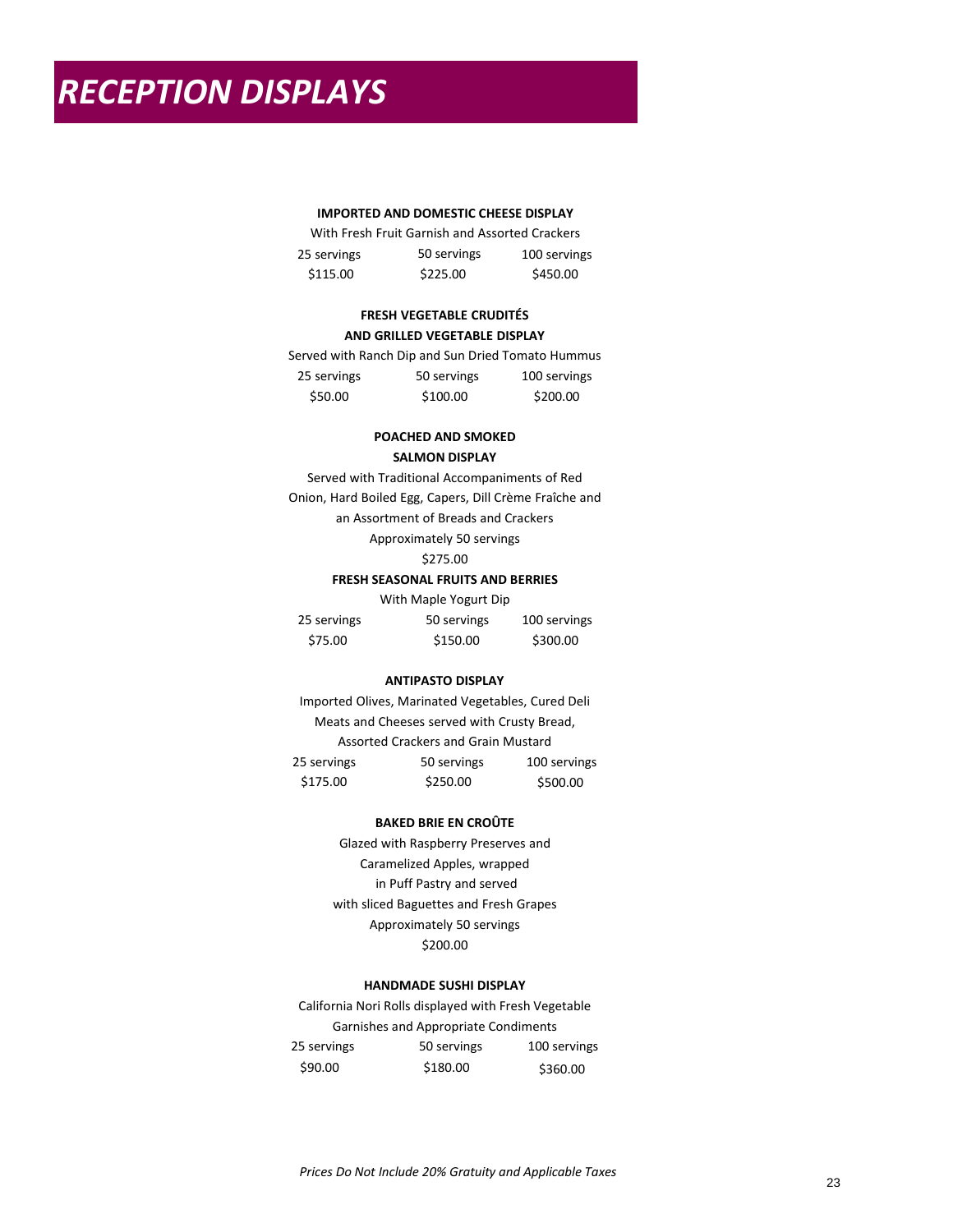*THE CARVERY*

*Carving and \*Sauté Stations require a Chef Attendant at 45.00 per attendant per hour*

### **ROASTED TENDERLOIN OF BEEF**

Served with Petite Rolls, Horseradish Cream Sauce and Whole Grain Mustard Approximately 20 servings \$175.00

### **WHOLE ROASTED TURKEY** BRESAT

Sage Rubbed with Warm Biscuits and House Made Cranberry Sauce Approximately 40 servings \$175.00

### **CUMIN RUBBED PORK LOIN**

Mango Salsa Approximately 40 servings \$195.00

### **ROAST ROUND OF BEEF**

Whole Grain Mustard, Horseradish Cream Sauce and Petite Rolls Approximately 100 servings \$325.00

### **PRIME RIB OF BEEF**

Served with Horseradish Cream Sauce Approximately 30 servings \$350.00

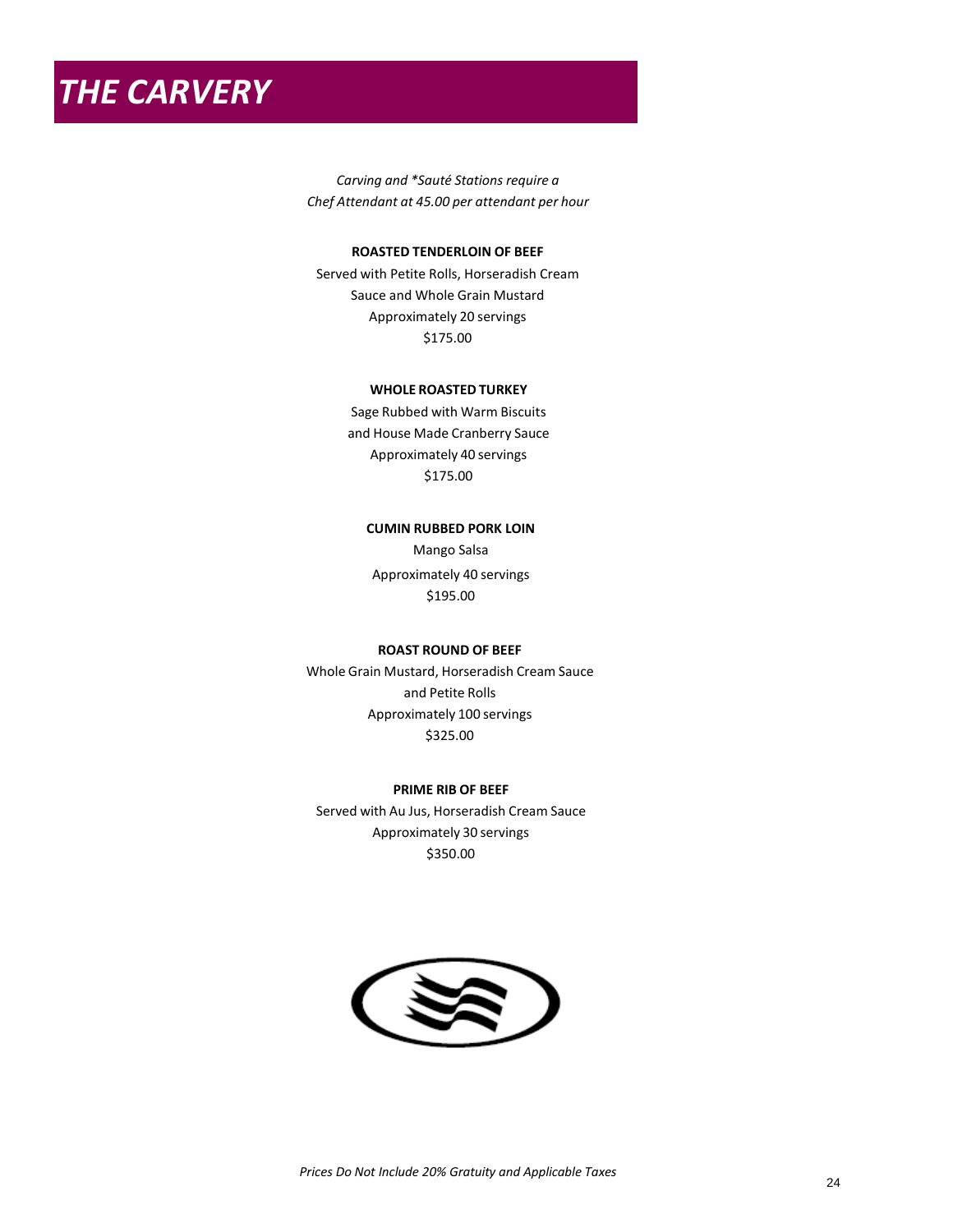# *THEME STATIONS*

*All Theme Stations are priced Per Person based on a One Hour Reception. Theme Stations must be served with additional items to provide substantial fare for your guests and are designed to be purchased for your guaranteed attendance. .*

### **SOUTHWESTERN**

Chicken and Beef Fajitas, Grilled Onions and Peppers with Warm Flour Tortillas. Shredded Lettuce, Pico de Gallo, Salsa, Shredded Cheese, Sour Cream, Guacamole and Fresh Tortilla Chips \$14.00 per person

### **PASTA AMORE**

Your Selection of Two Pastas and Two Sauces: Tri Color Rotini, Farfalle, Penne or Cheese Tortellini with Alfredo, Tomato with Sweet Basil or Pesto Sauce \$12.00 per person

### **VIENNESE TABLE**

Chocolate Truffles, French Tartelettes, Chocolate Dipped Strawberries, Cream Puffs and Eclairs, Mini Cheesecakes and a Selection of Layered Cakes Gourmet Coffee and Tazo Tea Service \$15.00 per person

### **TENNESSEE TAILGATE**

Array of Snacks and Finger Foods to Include: Mini Hamburgers,

Nathan's Famous Hot Dog Sliders, Franks in a Blanket, Snack Mix, Popcorn, Tortilla Chips, Kettle Chips, Salsa, French Onion Dip and Warm Spinach Artichoke Dip \$18.00 per person

#### **FAR EAST STATION\***

Shrimp and Chicken Sautéed with a Variety of Fresh Vegetables and your choice of Sweet and Sour or General Tsao's Sauces, Steamed Chicken Pot Stickers with Sweet Chili and Soy Dipping Sauces, Vegetable Egg Rolls, Fried Rice and Fortune Cookies \$17.00 per person

### **SOUTHERN SHRIMP AND GRITS\***

Jumbo Shrimp Sautéed with Garlic Butter and our Slow Simmered Sauce of Smoked Sausage, Mushrooms and Tomatoes and served over Creamy Grits \$14.00 per person

> *\*Sauté Stations require a Chef Attendant at 45.00 per attendant per hour*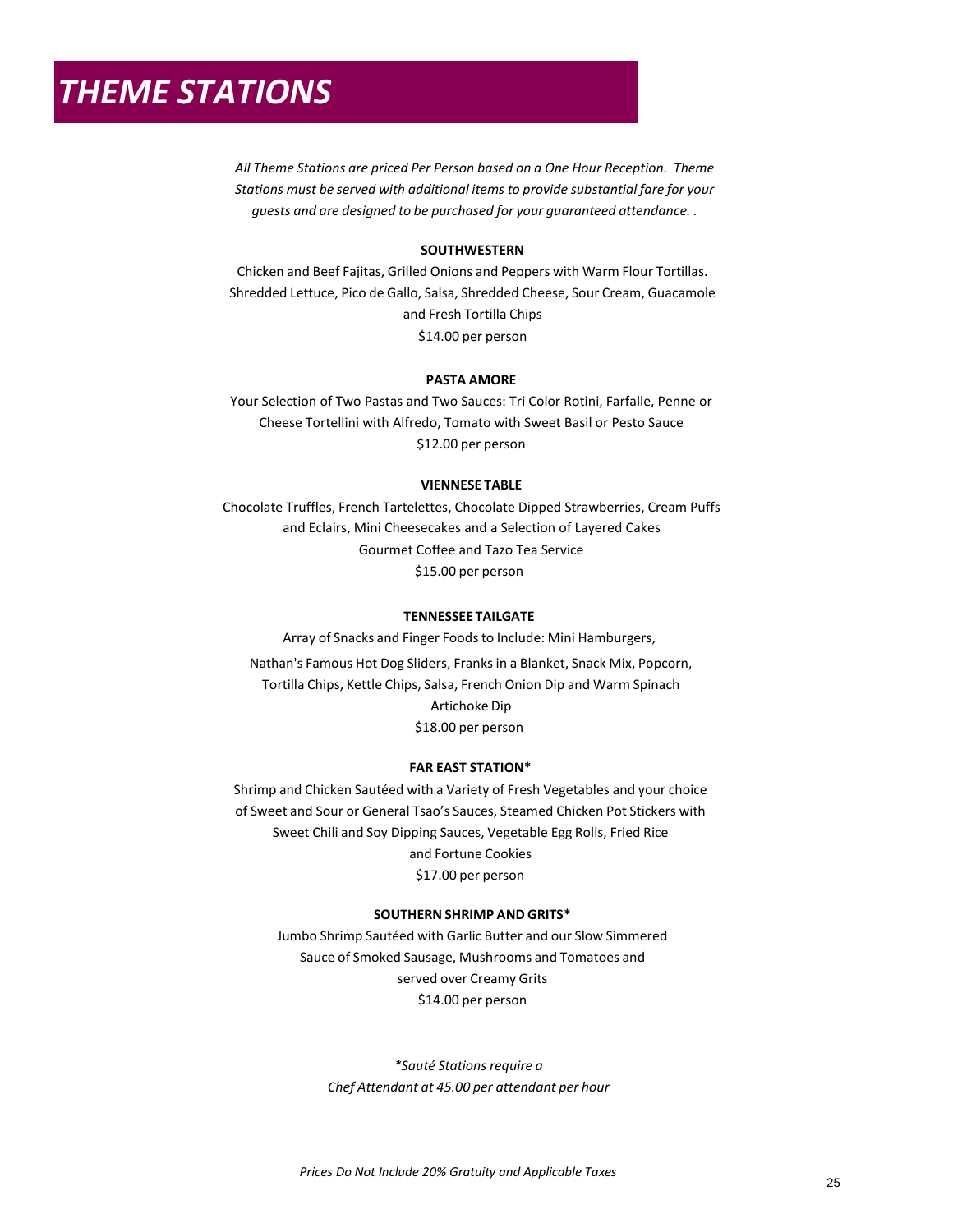*All alcoholic beverages must be purchased from the hotel. The Crowne Plaza Knoxville does not allow any alcoholic beverages to be brought into any of the public areas of the Hotel. The Crowne Plaza Knoxville pours a 1.25 ounce shot per drink.*

### *HOST BAR\**

A host bar is an open bar that is no charge to the attendees of the function. The host is responsible for all charges at a per drink charge.

| Call Brands                | 8.25 |
|----------------------------|------|
| Premium Brands             | 9.25 |
| Domestic Beer              | 4.50 |
| Imported Beer/Premium Beer | 5.00 |
| Wine by the Glass          | 7.25 |
| Soft Drinks/Juice          | 2.50 |

\*Bartenders are provided at a charge of \$60.00each for a period of up to four hours. The bartender will be waived for each bar that exceeds \$400.00 in sales We recommend one bartender for every 75 guests for host bars.

*A 20% Gratuity and Applicable Taxes Will be Added*

### *CASH BAR\**

A cash bar is provided at a per drink charge to the attendees.

| 8.75 |
|------|
| 9.75 |
| 4.75 |
| 5.75 |
| 7.75 |
| 2.75 |
|      |

\*Bartenders are provided at a charge of \$60.00each for a period of up to four hours. The bartender will be waived for each bar that exceeds \$400.00 in sales We recommend one bartender for every 100 guests for cash bars.

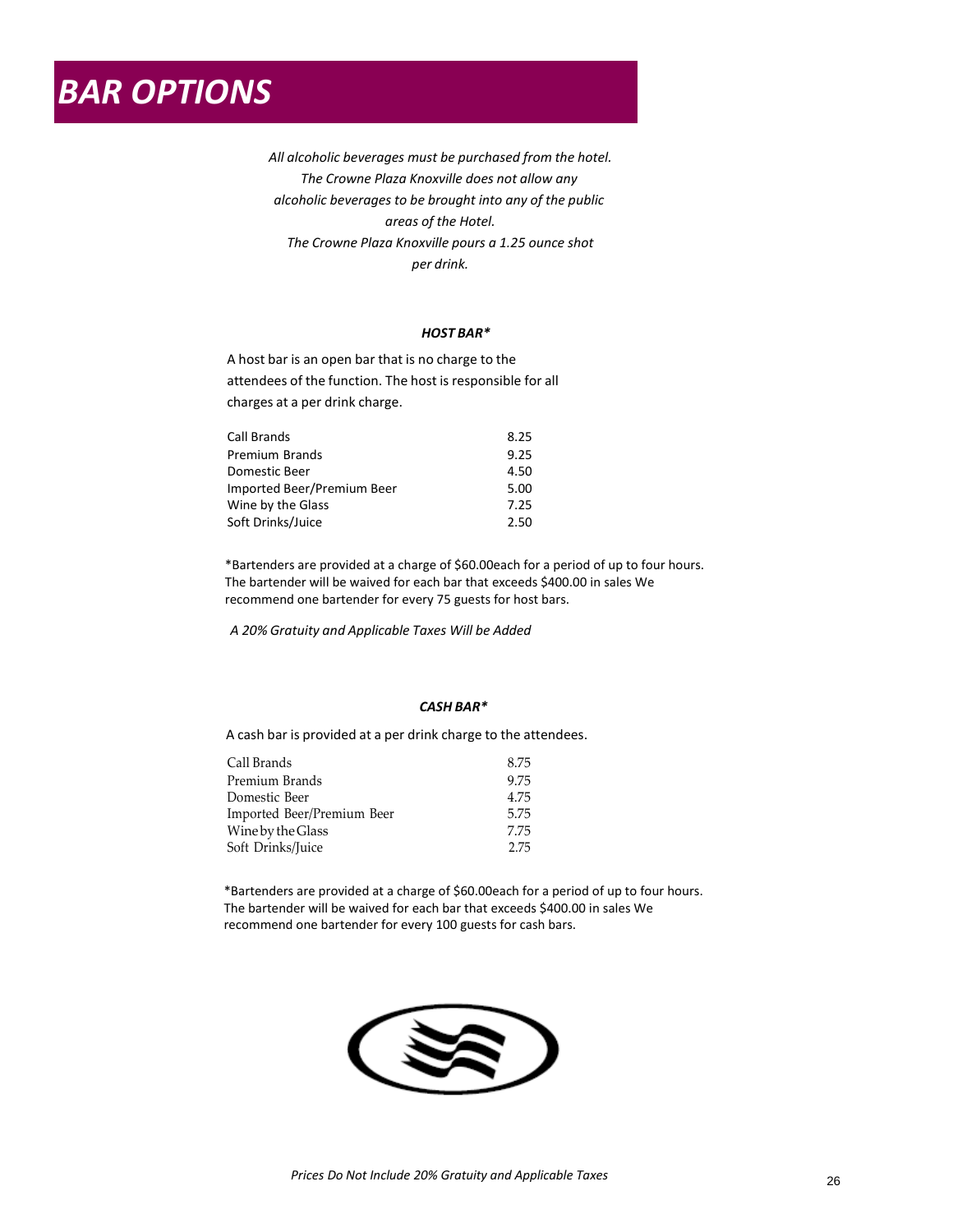*BAR OPTIONS*

### **DRINK PACKAGES**

### *HOURLY HOST BAR\**

A host bar is an open bar that is no charge to the attendees of the function. The host is responsible for all charges .

### *PREMIUM*

One Hour 25.00 per person Two Hours 28.00 per person<br>
28.00 per person<br>
26.00 per person<br>
26.00 per person Three Hours 36.00 per person<br>Four Hours 43.00 per person 43.00 per person

### *BEER AND WINE ONLY*

One Hour 12.00 per person<br>Two Hours 18.00 per person Two Hours 18.00 per person<br>Three Hours 24.00 per person 24.00 per person Four Hours 30.00 per person

\*Bartenders are provided at a charge of \$60.00each for a period of up to four hours. The bartender will be waived for each bar that exceeds \$400.00 in sales We recommend one bartender for every 100 guests for cash bars.

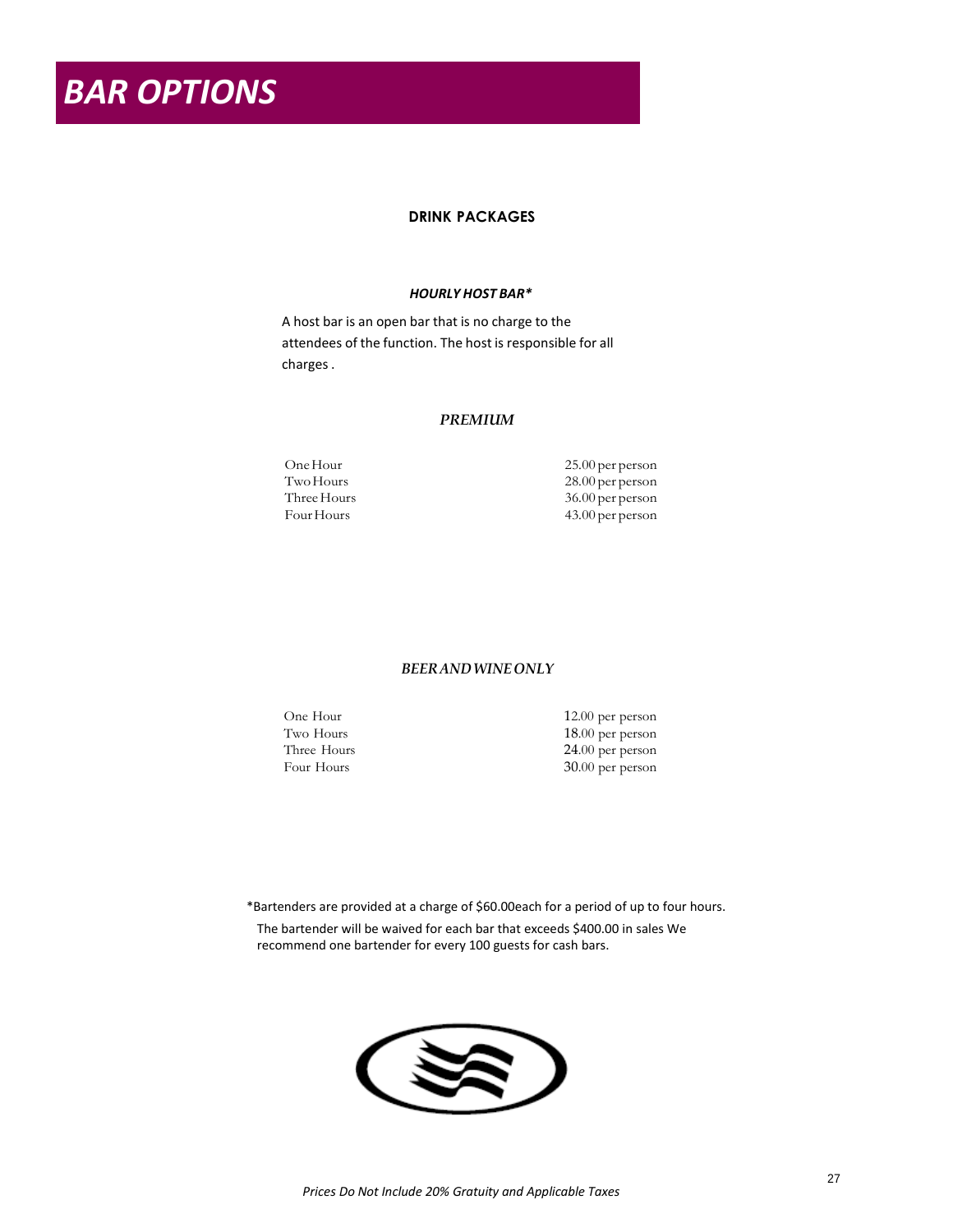### **BEVERAGE SELECTIONS**

### *CALL BRANDS*

New Amsterdam Vodka Beefeater Bacardi Light Corazon Blanco Four Roses Seagrams 7 Dewars Captain Morgan

### *PREMIUM BRANDS*

Tito's Tanqueray Bacardi Select Casa Noble Reposado Jack Daniels Crown Royal Dewars

*Additional Selections Available Upon Request*